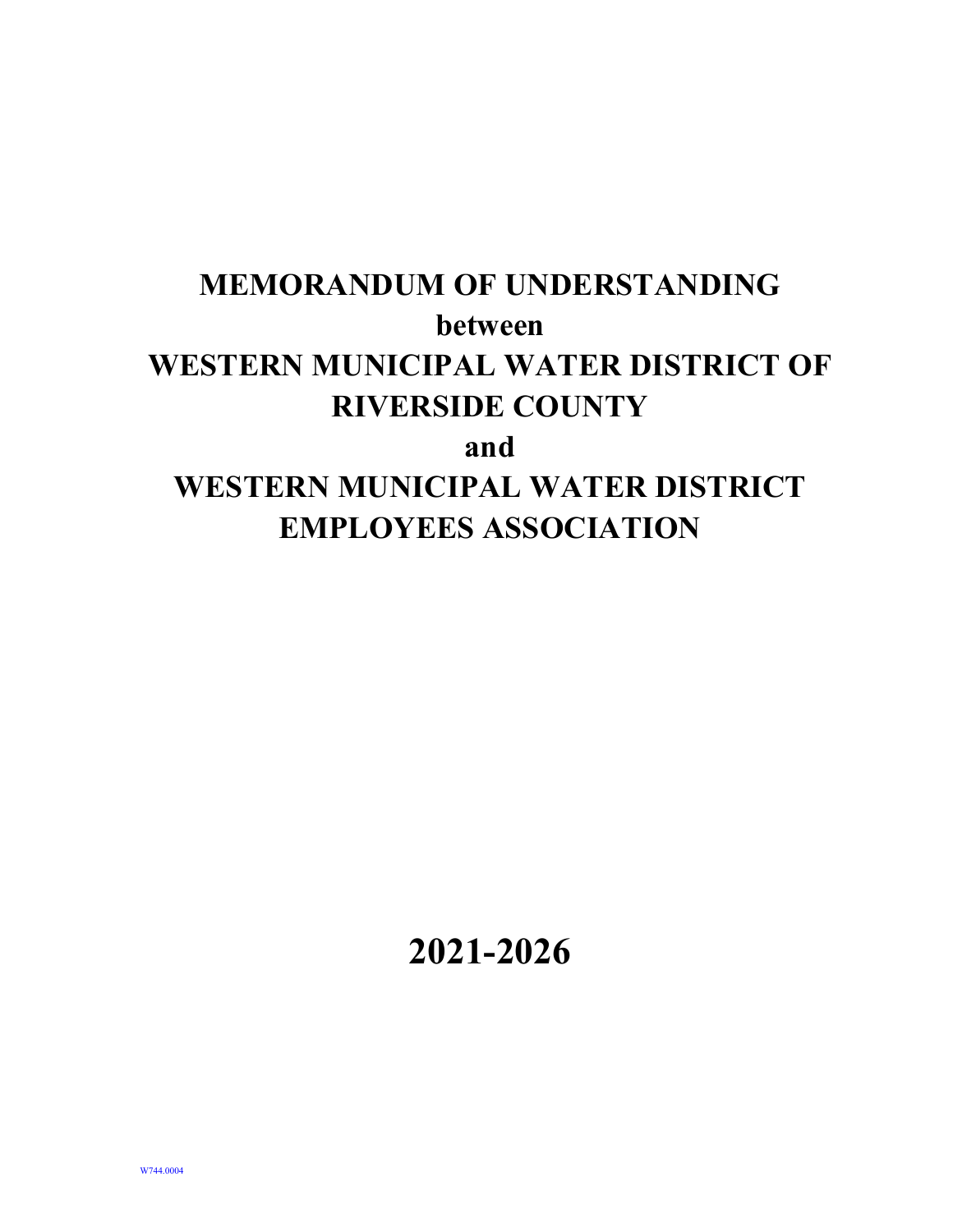## Table of Contents

| ARTICLE IX - UNAUTHORIZED AND UNEXCUSED ABSENCE  6 - |
|------------------------------------------------------|
|                                                      |
|                                                      |
|                                                      |
|                                                      |
|                                                      |
|                                                      |
|                                                      |
|                                                      |
|                                                      |
|                                                      |
|                                                      |
|                                                      |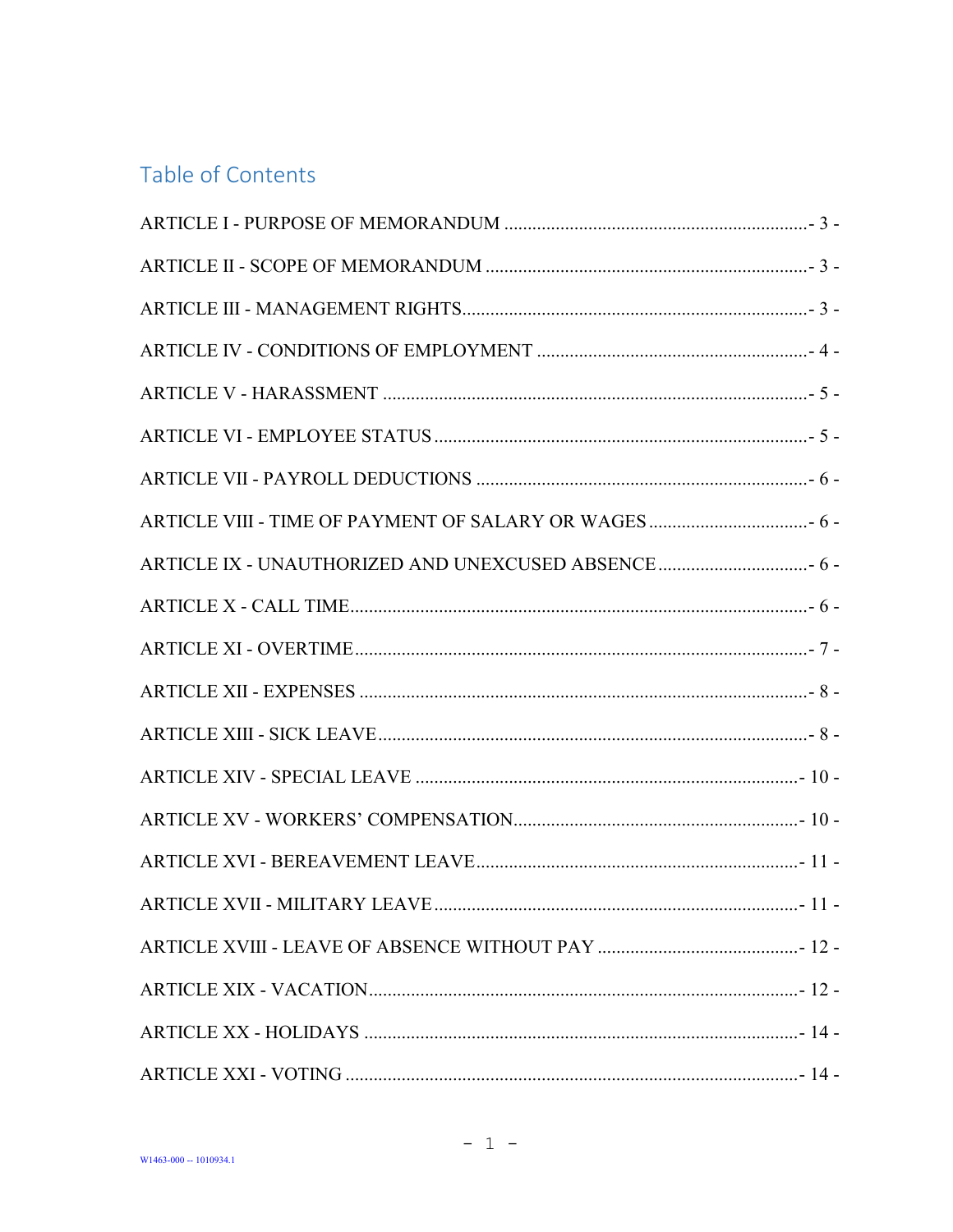| ARTICLE XXVI - GROUP MEDICAL, DENTAL, AND VISION PLAN 17 -         |
|--------------------------------------------------------------------|
| ARTICLE XXVII - PUBLIC EMPLOYEES RETIREMENT SYSTEM 19 -            |
| ARTICLE XXVIII - GROUP LIFE AND LONG-TERM DISABILITY INSURANCE     |
| ARTICLE XXIX - SHORT-TERM DISABILITY INSURANCE PLAN 19 -           |
|                                                                    |
| ARTICLE XXXI - UNIFORMS AND SAFETY-TOED FOOTWEAR  20 -             |
| ARTICLE XXXII - DUES DEDUCTION AND NEW EMPLOYEE ORIENTATION - 21 - |
|                                                                    |
|                                                                    |
|                                                                    |
| ARTICLE XXXVI - TERM, TERMINATION, AND RENEWAL 23 -                |
|                                                                    |
| ARTICLE XXXVIII - ALTERNATIVE WORKWEEK AND TELECOMMUTING- 24 -     |
|                                                                    |
|                                                                    |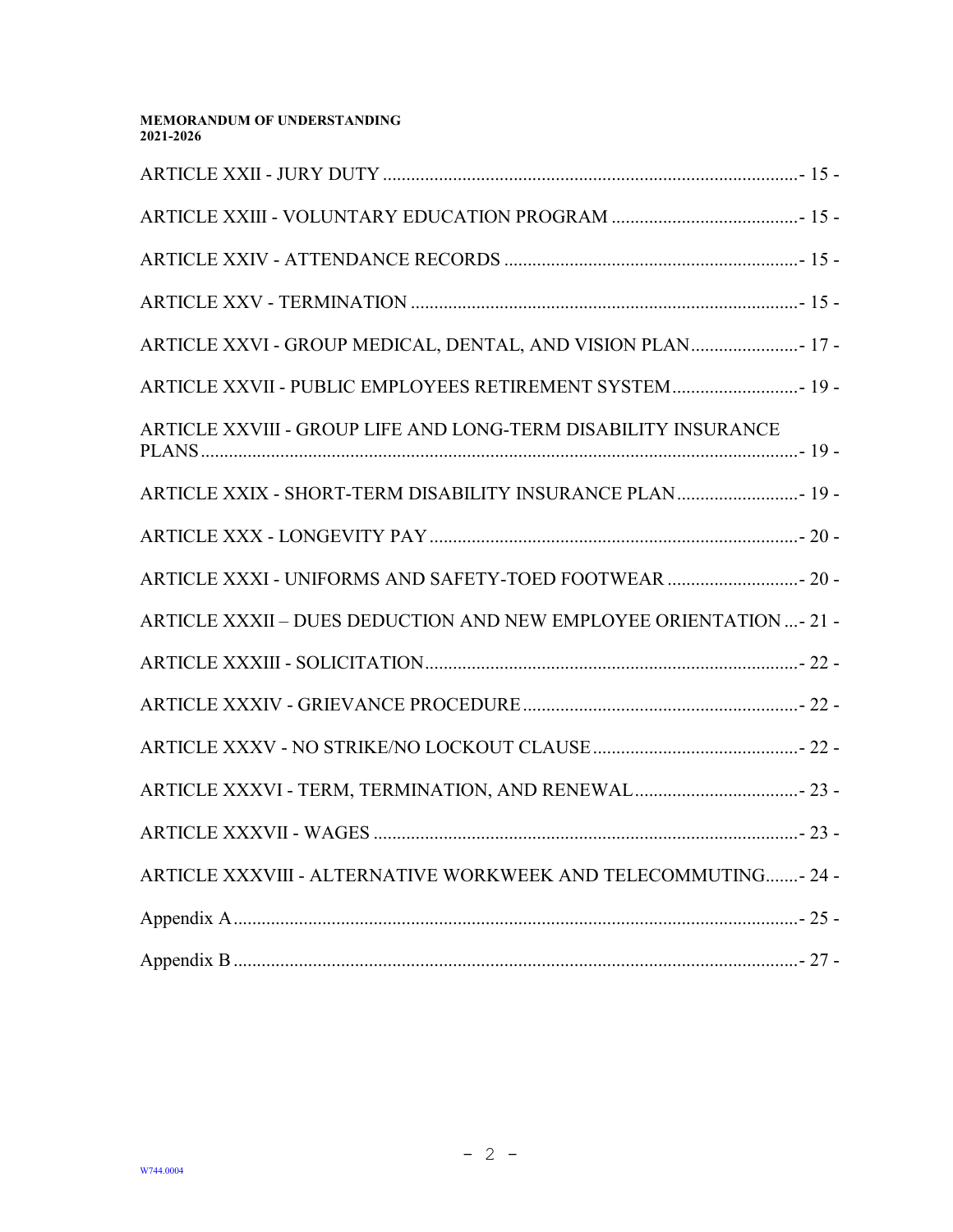## **MEMORANDUM OF UNDERSTANDING**

2021-2026

This Memorandum is between WESTERN MUNICIPAL WATER DISTRICT OF RIVERSIDE COUNTY, hereinafter referred to as "District" or as "Employer", and WESTERN MUNICIPAL WATER DISTRICT EMPLOYEES ASSOCIATION, hereinafter referred to as "Association".

The provisions of this Memorandum shall become effective on the date set forth in Article XXXVI, unless otherwise expressly provided herein. Any provision of this Memorandum to the contrary notwithstanding, Employer shall retain all rights, obligations, decision making, and policy-making powers reposed, granted, and required to be exercised by Employer.

#### **ARTICLE I** PURPOSE OF MEMORANDUM

<span id="page-3-0"></span>It is the intent of the parties and the purpose of this Memorandum to preserve and continue the harmonious relations existing between the parties; to insure peaceful adjustment and settlement of grievances, claims, disputes, and differences which may arise between Employer and its Employees represented by the Association; to prevent interruptions of work; and to establish wages, fringe benefits, hours, and working conditions, which shall prevail during the term hereof for the Employees covered by this Memorandum.

#### **ARTICLE II** SCOPE OF MEMORANDUM

<span id="page-3-1"></span>This Memorandum shall apply to all full-time classified Employees of the Employer. Employer has heretofore recognized the Association as the exclusive representative of all Employees covered hereby for the purpose of meeting and conferring in good faith with respect to wages, fringe benefits, hours, and working conditions.

#### **ARTICLE III** MANAGEMENT RIGHTS

<span id="page-3-2"></span>A. The Association recognizes that the Board of Directors of the District has the responsibility and authority to manage and direct, on behalf of the public, all the operations and activities of the District to the full extent authorized by law. Without limitation upon the exercise of any of its statutory powers or responsibility, the Board or its duly authorized managerial Employees, shall have the unquestioned right to exercise all normally accepted management prerogatives, including, but not limited to, the right to fix operating and personnel schedules, impose layoffs, sub-contract District work or operations, determine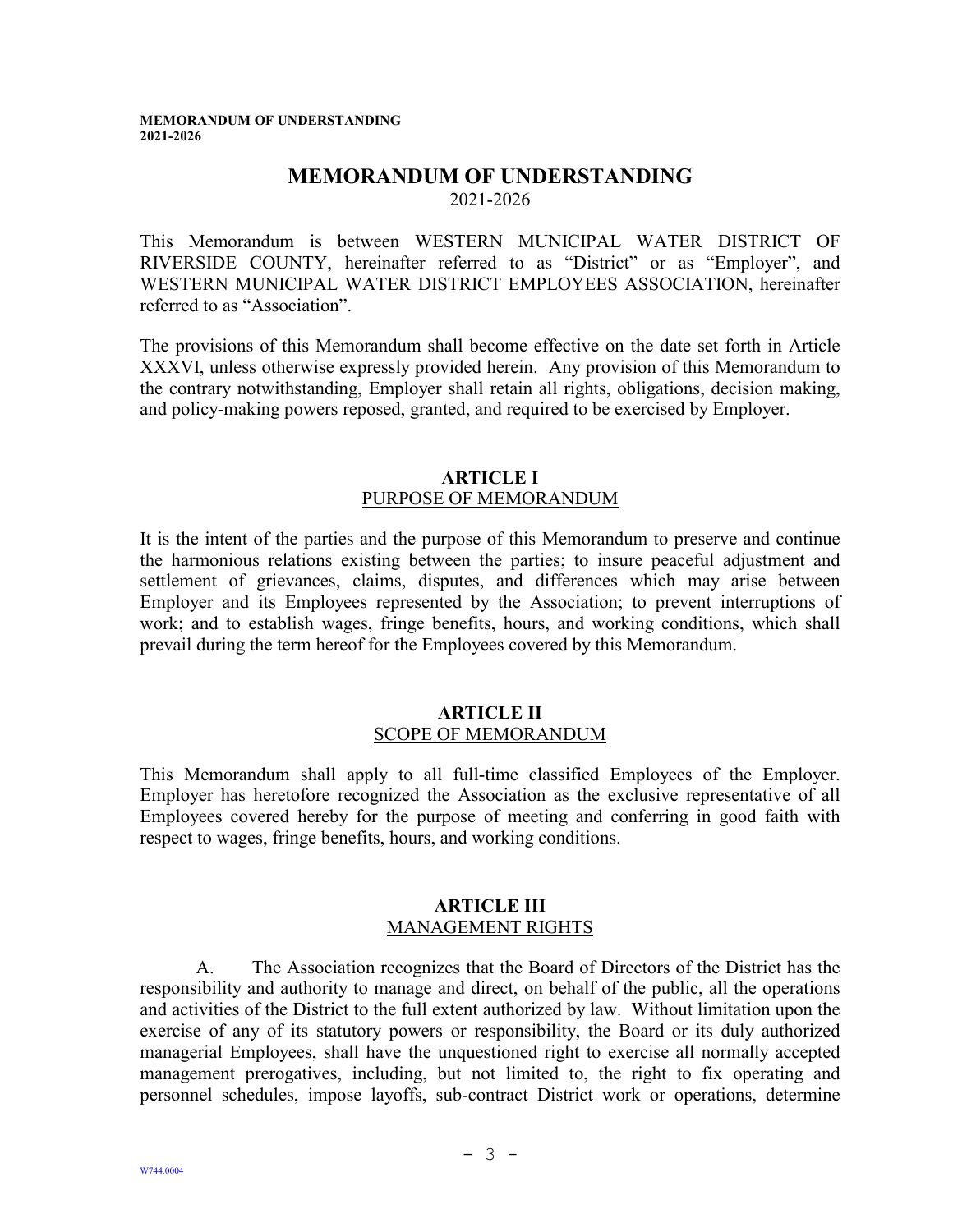workloads, arrange transfers, order new work assignments, re-evaluate and reclassify Employees, and issue any other directives intended to operate the District in accordance with the best interests of the District.

In fixing schedules, imposing layoffs, sub-contracting work or operations, determining workloads, arranging transfers, ordering new work assignments, and reevaluating and reclassifying, the Board or its fully authorized managerial Employees will consider seniority, as well as other pertinent factors.

B. The District, pursuant to its management rights, has adopted and implemented a Performance Management System (PMS), which among other things, provides for the Employee performance evaluation process, merit pay increases and an Employee recognition program. The Association recognizes the District's right to continue to implement the PMS. If changes are proposed to the PMS, the Association will have an opportunity to provide input.

## **ARTICLE IV** CONDITIONS OF EMPLOYMENT

<span id="page-4-0"></span>All persons considered for employment with the District shall be of good character and qualified to perform the duties of the position for which they are considered. Further, all employees of the District, as public employees, are considered disaster service workers under the California Government Code and must perform disaster service duties as requested by the supervisor to assist the District in carrying out its responsibilities during times of disaster. No Employee of the District, nor any person seeking employment with the District, shall be discriminated against because of race, color, age (40 or over), national origin, ancestry, sex, religious creed, sexual orientation, gender, gender identity, gender expression, marital status, medical condition, genetic information, disability, military or veteran status, pregnancy, childbirth and related medical conditions, or any other characteristic protected by applicable federal, state or local laws and ordinances. Persons offered employment with the District shall be required to furnish proof of work eligibility and identity, as required by applicable law.

Depending on the position applied for, the applicant will be required to:

1. Take and pass a physical examination following an offer of employment, at the expense of the District. The District reserves the right to hire only those prospective Employees who, as evidenced by the results of such physical examination, are able to perform the essential functions of the position for which they are applying, with or without reasonable accommodation;

2. Furnish evidence of a valid California Driver License and a driving record acceptable to the General Manager. The District reserves the right, as an insurance requirement, to request updates of Employee driving records directly from the Department of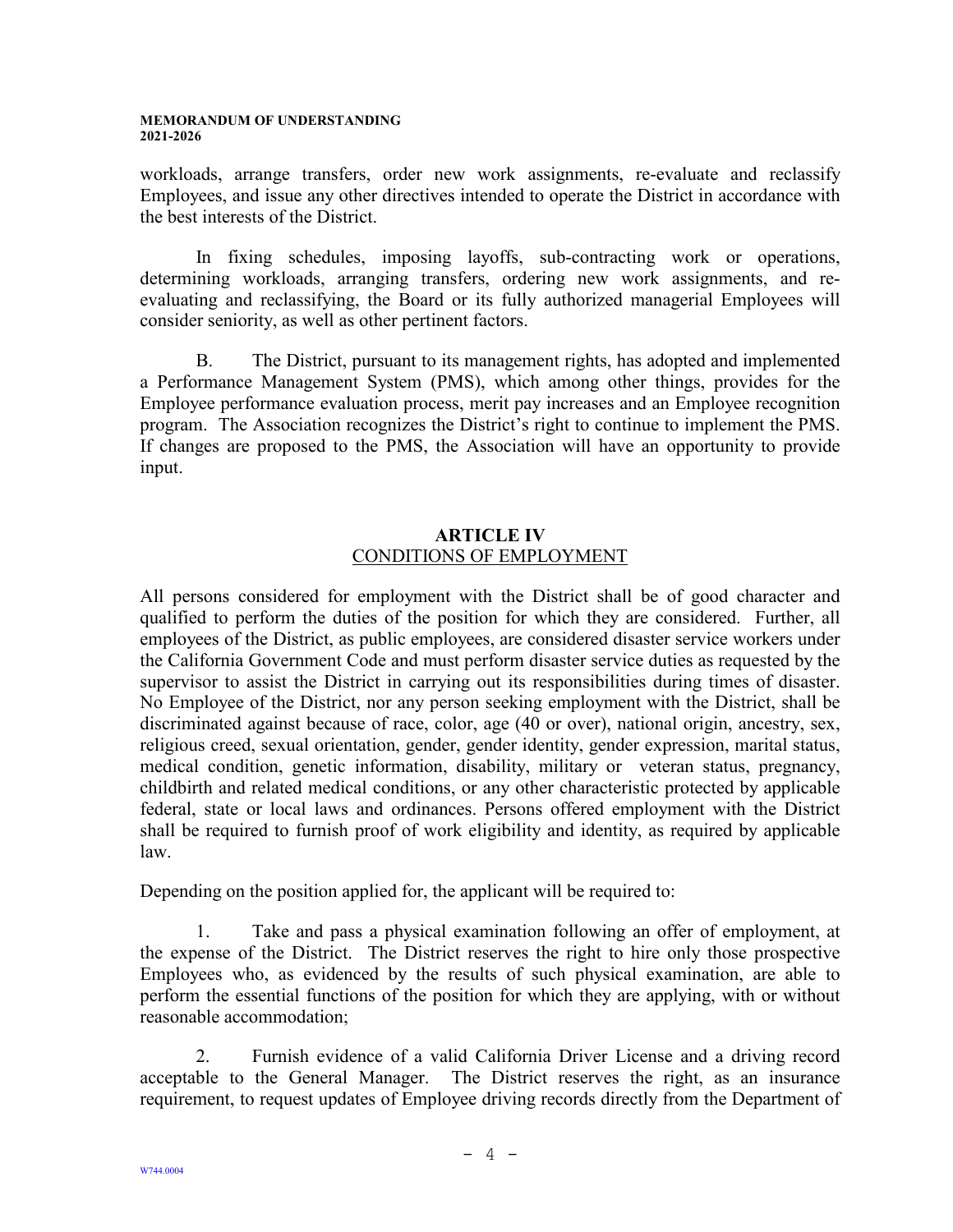Motor Vehicles. Failure to maintain a driving record acceptable to the General Manager can result in termination.

3. The District agrees to comply with applicable laws.

## **ARTICLE V** HARASSMENT

<span id="page-5-0"></span>All Employees are to be treated with dignity and respect. Sexual harassment or harassment for any reason, such as race, color, age (40 or over), national origin, ancestry, sex, religious creed, sexual orientation, gender, gender identity, gender expression, marital status, medical condition, genetic information, disability, military or veteran status, pregnancy, childbirth and related medical conditions, or any other characteristic protected by applicable federal, state, or local laws and ordinances by another Employee or Supervisor will not be tolerated. Any Employee who condones, participates in, or initiates such harassment will be subject to appropriate disciplinary action up to and including termination.

Any incident of harassment is to immediately be reported to the General Manager, or his designee, your Supervisor, or the Human Resources Director, and it will be investigated immediately.

## **ARTICLE VI** EMPLOYEE STATUS

<span id="page-5-1"></span>A newly hired Employee has probationary status for the first six (6) months of employment. Probation may be extended for an additional three (3) months at the discretion of the District. The probationary period is an essential part of the selection process, which is used for the most effective adjustment of the new Employee and to make sure that on-the-job performance meets the necessary standards. It also enables the new Employee to become thoroughly acquainted with the duties of the position. The probationary period shall be extended by one hour for each hour an employee is on leave without pay. In situations where an employee is continuously absent for eighty (80) or more consecutive work hours due to an occupational or non-occupational injury or illness, the probationary period shall automatically extend for the duration of the leave (e.g., if an employee is absent due to an illness for two (2) months, the employee's probationary period shall automatically extend an additional two (2) months). Such extension is in addition to the three (3) month extension provided for in this article.

Probationary Employees serve at the will and pleasure of the General Manager and may be terminated at any time without cause or other justification, and without right of appeal or hearing. Passing probation signifies the Employee is classified as a regular Employee but does not guarantee the job.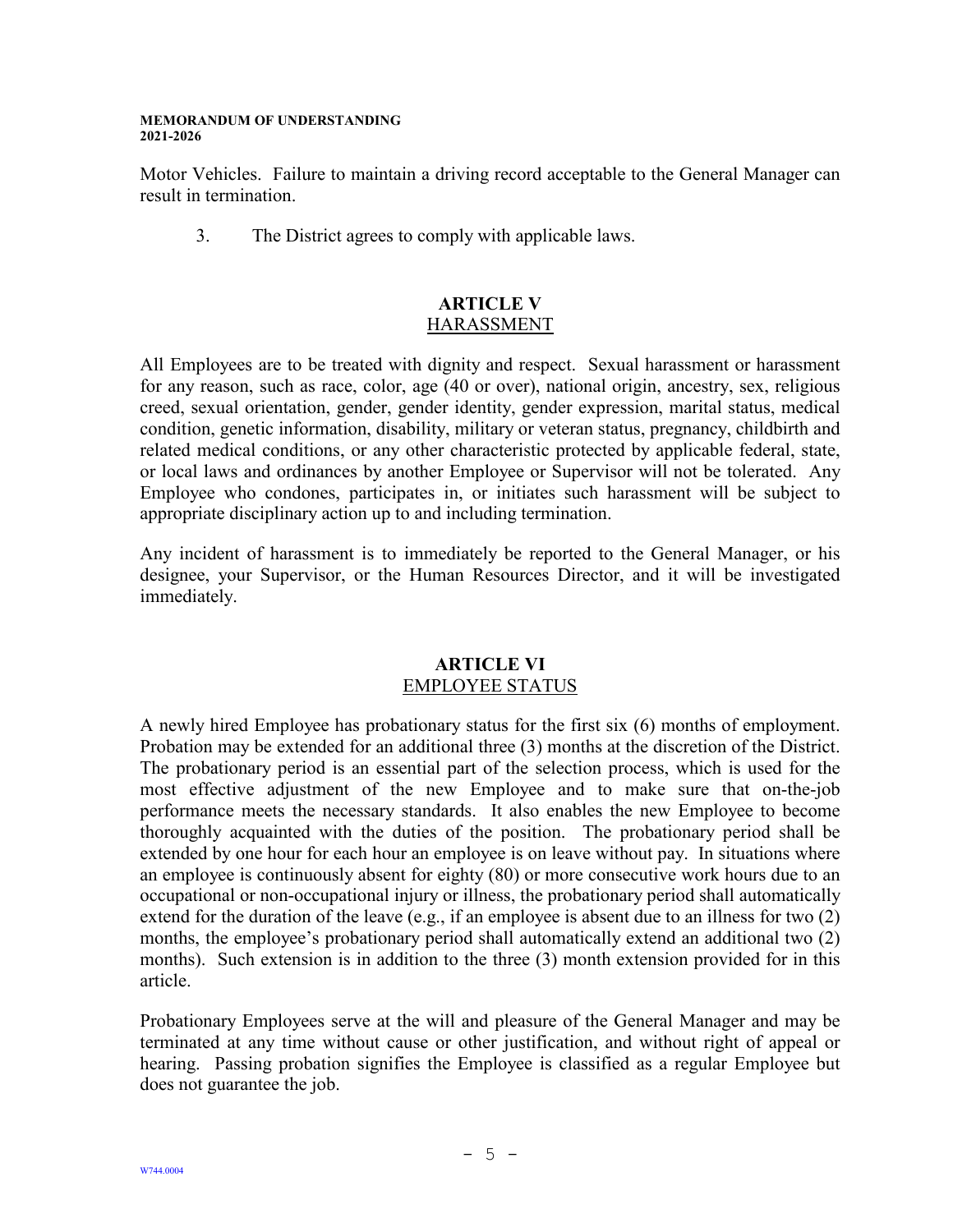## **ARTICLE VII** PAYROLL DEDUCTIONS

<span id="page-6-0"></span>The District shall deduct from each Employee's salary or wages, such amounts as may be required by law or as may be authorized by the Employee for the following purposes:

- 1. Income tax (withholding);
- 2. Employee's contribution to Social Security;

3. Employee's contribution to the Group Insurance Plans, if applicable, (medical, dental, vision, extra life, and other voluntary benefits);

4. Payroll deposits to any Employee's account at any financial institution accepting ACH deposits;

5. Such other deductions as may be required by law or as may be authorized by the Board of Directors.

#### **ARTICLE VIII** TIME OF PAYMENT OF SALARY OR WAGES

<span id="page-6-1"></span>The District shall pay all Employees on a bi-weekly basis. The payroll week shall start at 12:01 A.M. on Sunday and end at 12:00 midnight on Saturday. Work performed during a biweekly period shall be paid not later than 5:00 P.M. of the following Thursday. The equivalent hourly rates of all Employees will be calculated by dividing annual salary by 2,080, using at least 3 digits to the right of the decimal.

#### **ARTICLE IX** UNAUTHORIZED AND UNEXCUSED ABSENCE

<span id="page-6-2"></span>Unauthorized and unexcused absence from duty shall be without pay and will constitute grounds for disciplinary action.

#### **ARTICLE X** CALL TIME

<span id="page-6-3"></span>Employees shall be paid three (3) hours for each day at straight time rates for call time. If a classified Employee is called out for service during the call period, he/she will be paid at the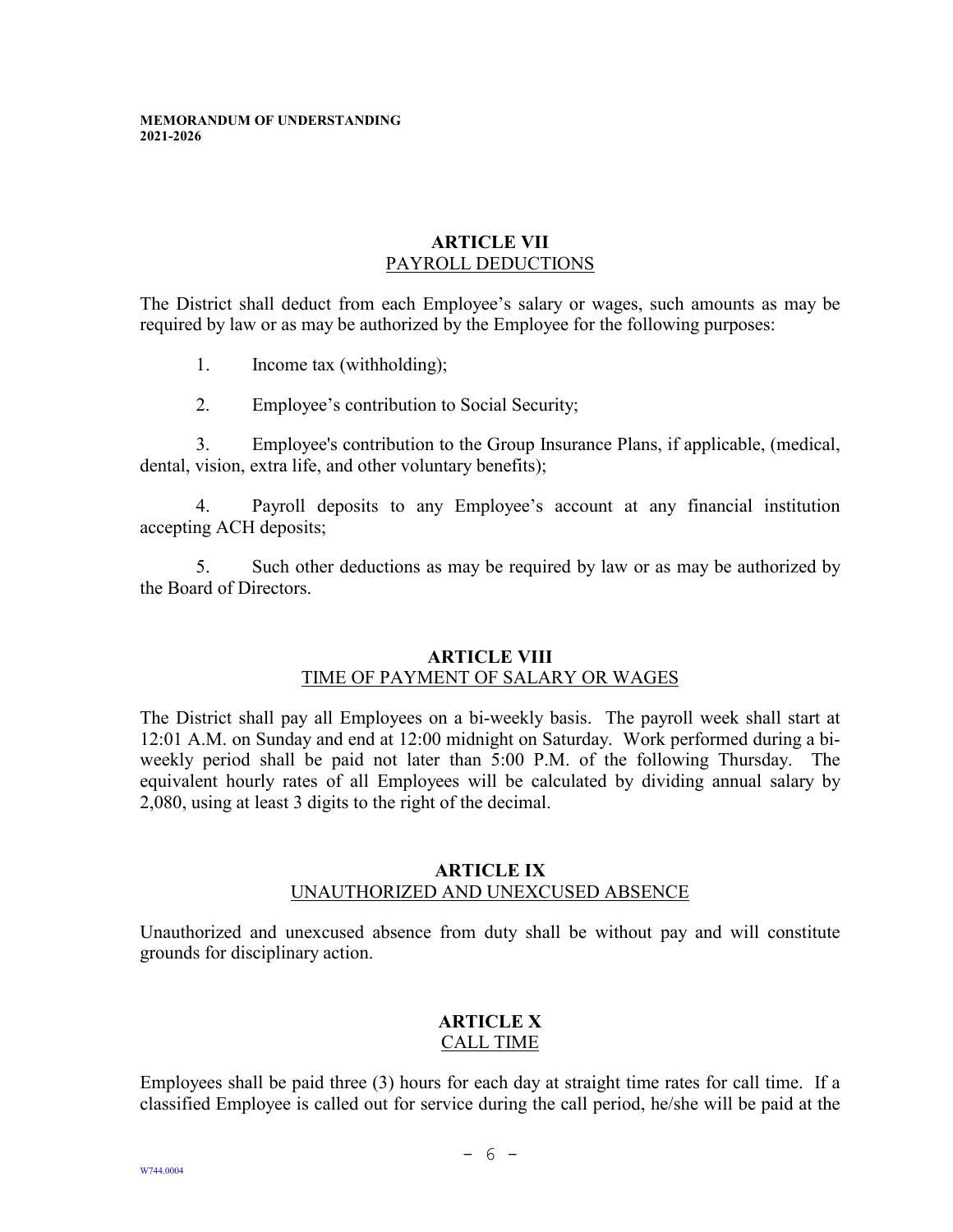rate of one and one-half  $(1-1/2)$  times straight time, provided he/she has worked their regularly scheduled shift in that day or has worked forty (40) hours of regular time during the week in which that call out occurred. Employees who are sick and miss their regular shift will not be allowed to conduct call time for that day.

While on call duty, Employees shall be given use of an Employer vehicle and all other required equipment.

Call service shall be provided for, pursuant to Administrative Procedure under the direction of the General Manager or designee. Call time may be removed or added at the discretion of the General Manager, or designee, and is not a property right.

#### **ARTICLE XI** OVERTIME

<span id="page-7-0"></span>The standard workweek for District Employees shall consist of a basic forty (40) hour week consisting of four (4) nine (9) hour days and one (1) eight (8) hour day every other week. The General Manager, or designee, may authorize employment on a different basis when required by the nature of the employment, or by the best interest of the District. (For example, a 4/10 work week, or a 5/8 work week.) Employees will receive a memorandum setting forth the work week for purposes of overtime calculations. (For example, Employees assigned to a 9/80 schedule will have their workweek begin after four (4) hours of work have elapsed on their eight (8) hour day and end seven (7) days from that time.) Overtime shall be paid to all non-exempt Employees at a rate equivalent to one and one-half (1 1/2) times the regular rate for work in excess of their regularly scheduled work shift, but less than twelve (12) hours, in any one day. Overtime shall be paid to all non-exempt Employees at a rate equivalent to two (2) times the hourly rate for work in excess of twelve (12) hours in any day. (The work day for purposes of overtime calculation begins at the start of the Employee's regularly scheduled shift and ends 24-hours later.)

The General Manager, or designee, is authorized to grant payment of salaries at the overtime rate, regardless of whether forty (40) hours has been worked, under emergency conditions. Employees may choose to take compensatory time off in lieu of pay for overtime hours. Comp time accrual is limited to a total not to exceed forty (40) hours in any fiscal year. Comp time will also be at time and one-half  $(1\ 1/2)$  or two  $(2)$  times the hours worked, whichever is applicable.

Hours of work in excess of the established standard workweek shall be considered as approved overtime only if the work is ordered by a Supervisor and shall conform to the current Salary Resolution provided. However, in no event shall such overtime be in violation of law. When calculating for overtime purposes whether a forty (40) hour week has been worked, holiday time shall be counted as time worked.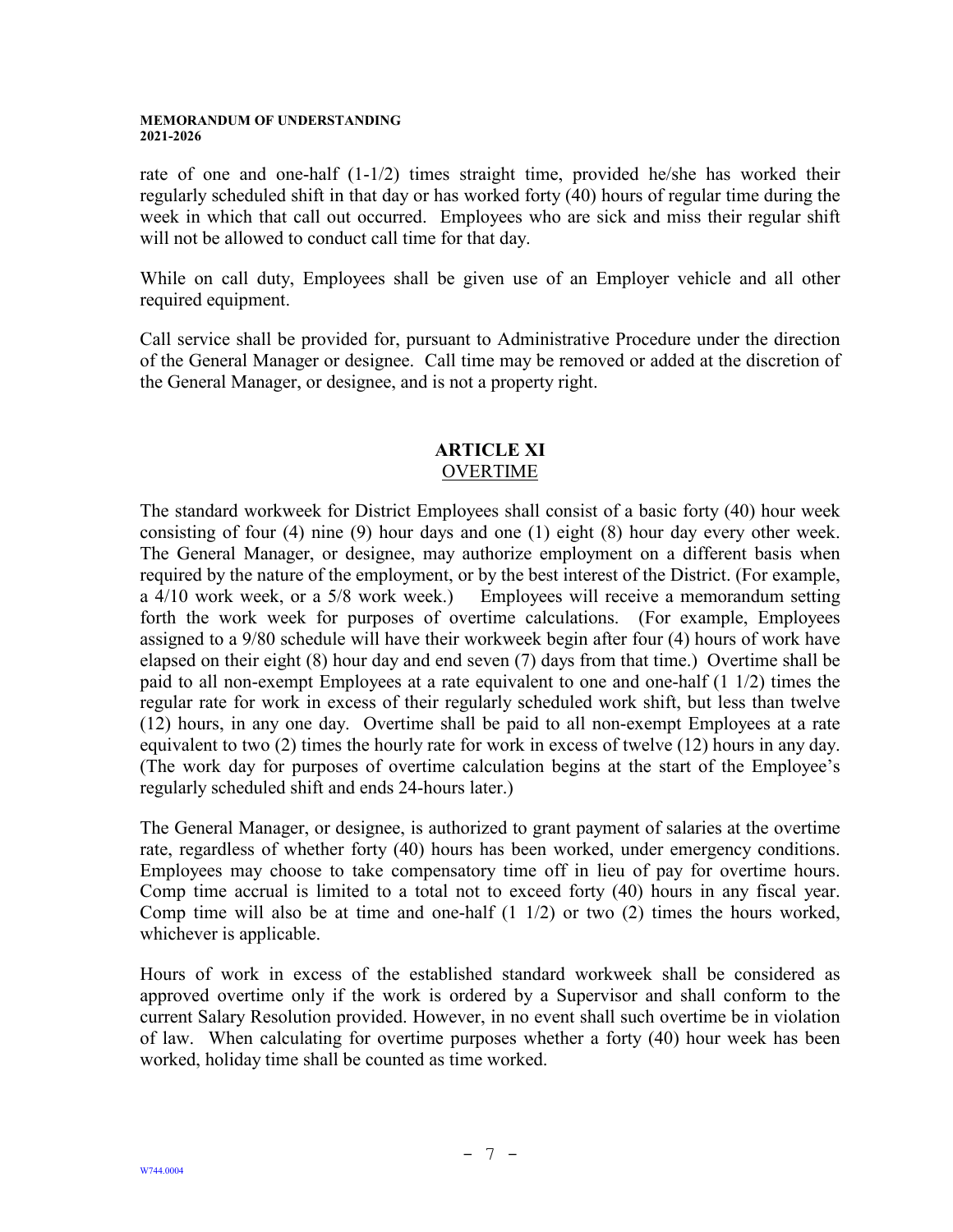## **ARTICLE XII** EXPENSES

<span id="page-8-0"></span>A. Traveling. All Employees of the District obligated to travel on District business in the performance of their duties shall be reimbursed the actual cost of transportation, meals, lodging, and incidentals necessarily incurred thereby, according to the current Employee Expense Reimbursement Policy adopted by the Board of Directors setting forth the District's reimbursement requirements under the accountable plan.

B. Automobile Allowance. For District insurance purposes, Employees will be allowed to use their personal vehicles on District business if it is authorized by either the General Manager or designee. In such cases, the Employee's vehicle must meet the State Financial Responsibility Laws and the Employee must obey all safety rules. Use of personal vehicles will be reimbursed at the current IRS rate.

#### **ARTICLE XIII** SICK LEAVE

<span id="page-8-1"></span>A. Definition of Sick Leave. Sick leave is an insurance or protection provided by the District, to be granted in circumstances of adversity to promote the health and well-being of the individual Employee. It is not an earned right to time off from work. Sick leave is defined as the absence of an Employee from duty due to the diagnosis, care or treatment of an existing health condition of, or preventative care for, the Employee.

B. Sick Leave Credits. Sick leave for probationary and regular Employees is earned from the first day of employment and credited at the rate of 3.69 hours per two-week pay period (8 hours per month). Sick leave credits shall not accrue during a medical leave, a workers' compensation leave, or a leave of absence without pay of more than twenty (20) consecutive calendar days. The Employee must actively return to work for at least fourteen (14) calendar days in order for sick leave credits to commence.

C. Maximum Cumulation. All unused sick leave shall be cumulative to a maximum of one thousand six hundred (1,600) hours.

D. Notice of Sickness. All Employee absences, regardless of the reason, shall be reported to the Employee's Supervisor or if unavailable, to any Supervisor, no later than the beginning of the shift from which the Employee will be absent. If the need for sick leave is foreseeable, the Employee must provide their immediate supervisor reasonable advance notification. Failure to report an absence in accordance with this Section may be grounds for disciplinary action and may result in denial of paid leave benefits.

E. Investigation. It shall be the responsibility and duty of each Supervisor to investigate each claim for sick leave and to approve sick leave with pay where it is determined to be proper. If sick leave for illness or injury exceeds three (3) work days, the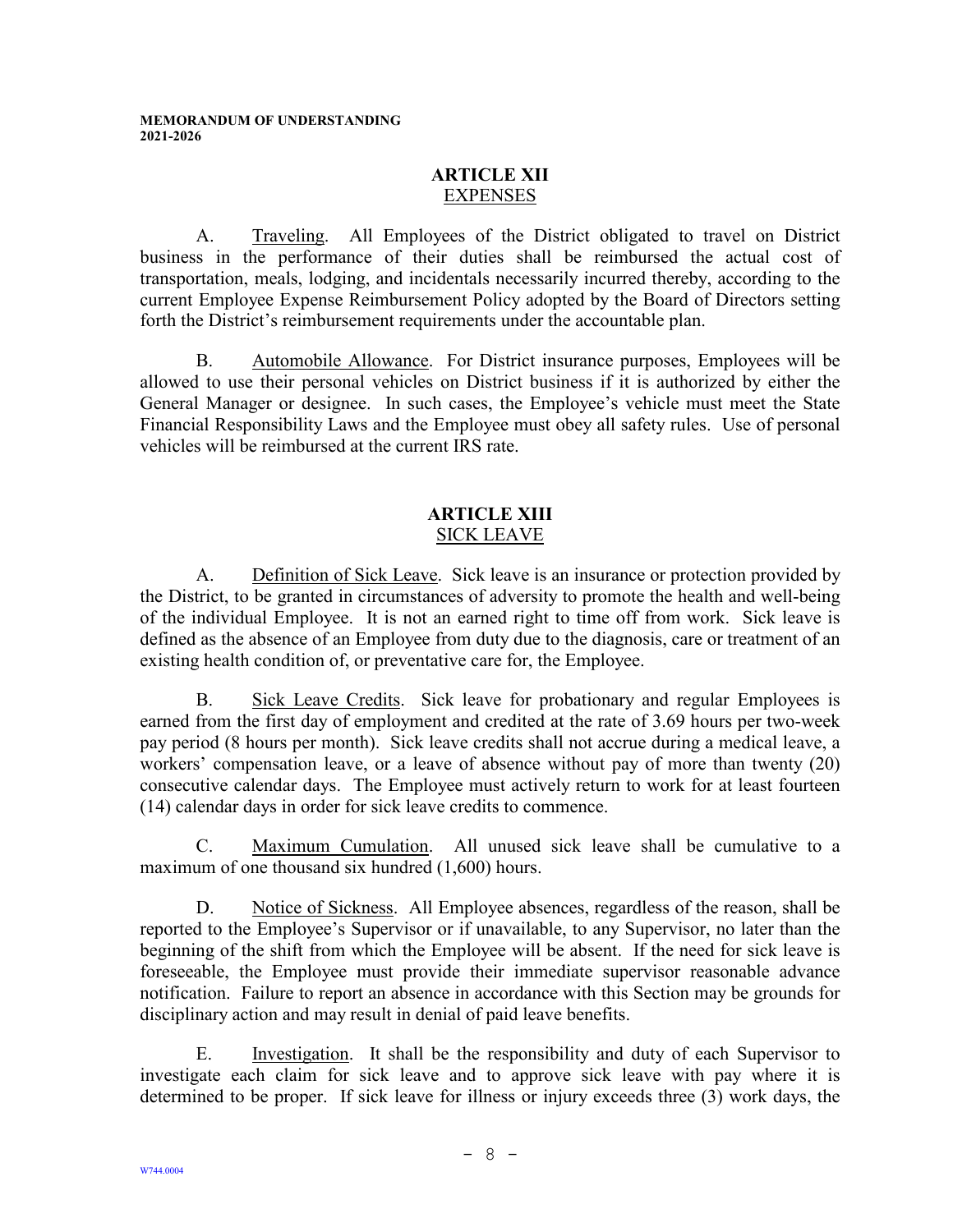Employee, prior to return to work, shall submit a statement of such disability from a physician, surgeon, or other person practicing a recognized healing art certified by the State of California. The statement shall certify that the Employee's illness or injury prevented him/her from performing the duties of his/her position during the period of absence, and that the Employee is released to return to work, with or without reasonable accommodation.

F. Improper Use. Evidence substantiating the unwarranted use of sick leave, instances of misrepresentation, or violation of the rules defined herein, shall be construed as grounds for dismissal or such other action as may be deemed proper and necessary by the General Manager or designee.

G. Misconduct. Sick leave with pay will not be granted for absences due to willful injury, gross negligence, intemperance, or other improper conduct on the part of the Employee.

H. Use of Sick Leave. Employees are eligible to use sick leave ninety (90) calendar days after employment. Sick leave use shall be charged on the basis of the amount granted, and all sick leave granted shall be deducted from accumulated sick leave credits.

I. Sick Leave Advanced. Sick leave time may be advanced to an Employee at the discretion of, and with the approval of the General Manager or designee. Upon termination, a deduction shall be made covering the monetary value of any unearned sick leave advanced.

- J. Compensation for Accrued Sick Leave.
- 1. An Employee who has accumulated in excess of five hundred (500) hours of sick leave may be compensated at the formula used for terminating Employees for any hours exceeding five hundred (500) hours, but not more than eighty (80) hours in any calendar year, and only once per calendar year.
- 2. Notwithstanding the foregoing, an Employee that completes a full calendar year of employment (January 1 to December 31) and that uses no more than 18 accrued hours of sick leave during said calendar year, may be compensated for up to 40 hours of accrued sick leave at the Employee's applicable rate of pay. Employees must make an irrevocable election to cash out prior to December 15. Payments under this section (J) shall be made no later than May 31 of the following year. Under no circumstances shall a sick leave pay out result in a balance of less than forty (40) hours.

## **ARTICLE XIV**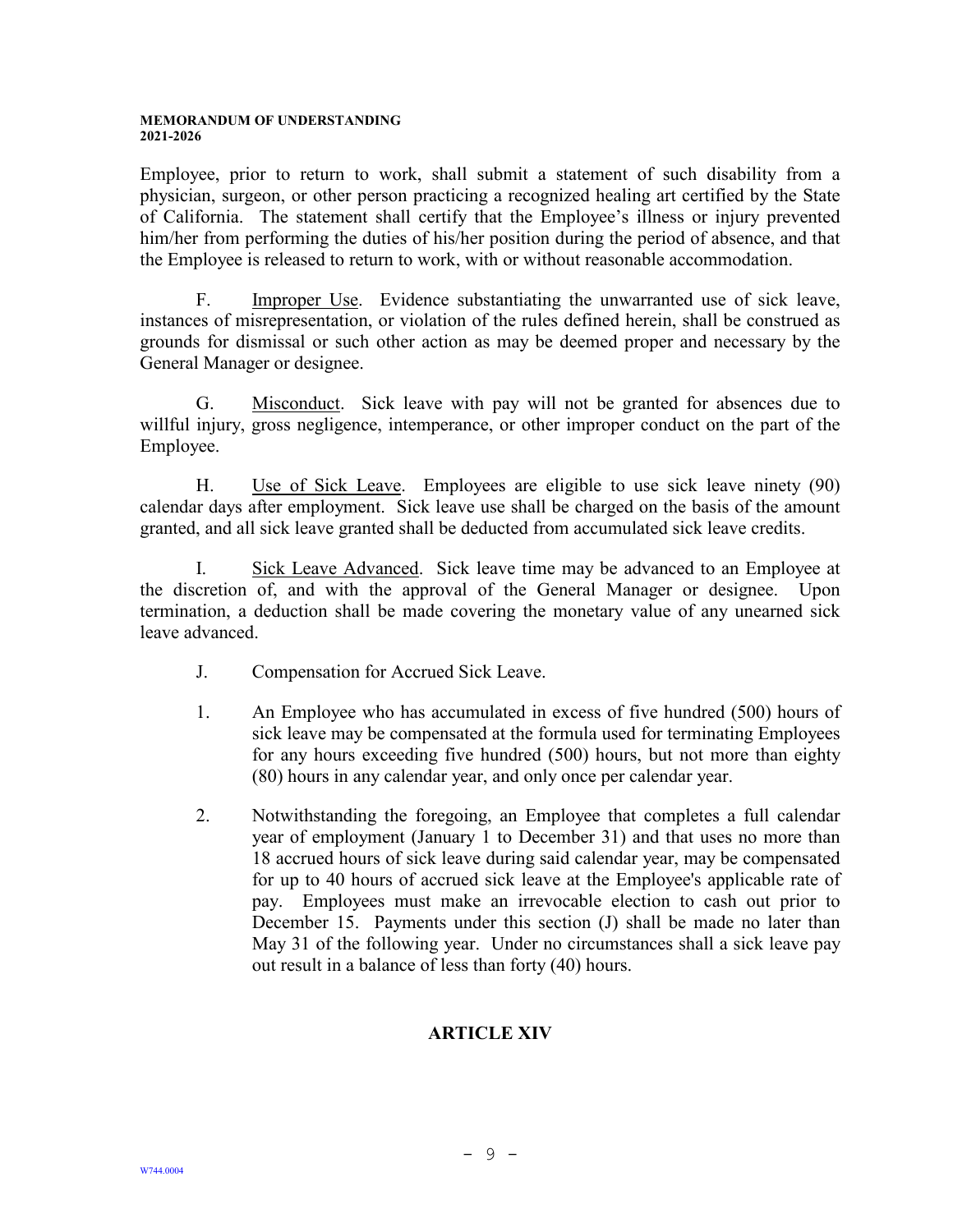#### SPECIAL LEAVE

<span id="page-10-0"></span>Special leave with pay is provided to comply with and shall be interpreted consistent with California's sick leave laws. It may be taken and charged against sick leave credits for the diagnosis, care or treatment of an existing health condition of, or preventative care for, an Employee's "Family Member," other than the Employee's own illness. The maximum number of paid sick leave hours allowed for such special leave shall not exceed forty-eight (48) hours, in a calendar year, for the Employee's "Family Members." Family Member, for purposes of this Article, is defined as:

- 1. A biological, adopted, or foster child, stepchild, legal ward, or a child to whom the employee stands in loco parentis. This definition of a child is applicable regardless of age or dependency status.
- 2. A biological, adoptive, or foster parent, stepparent, or legal guardian of an employee or the employee's spouse or registered domestic partner, or a person who stood in loco parentis when the employee was a minor child.
- 3. A spouse.
- 4. A registered domestic partner.
- 5. A grandparent.
- 6. A grandchild.
- 7. A sibling.

Up to 24 hours of special leave may also be used for an employee who is a victim of domestic violence, sexual assault or stalking as set forth in the California Labor Code.

Employees wishing to utilize special leave should follow the notice requirements set forth in Article XIII, Section D.

#### **ARTICLE XV** WORKERS' COMPENSATION

<span id="page-10-1"></span>A. An Employee who sustains an injury or illness entitling him/her to benefits under the Workers' Compensation Law, shall be paid the difference between their regular pay and the amount of such Workers' Compensation payments for a maximum period of ninety (90) days. If the Employee still qualifies for Workers' Compensation after this ninety (90) day period and sick leave is available, the District shall continue to pay the difference between regular pay and Workers' Compensation, using the Employee's accrued sick leave credits on a proportional basis until all credits are used.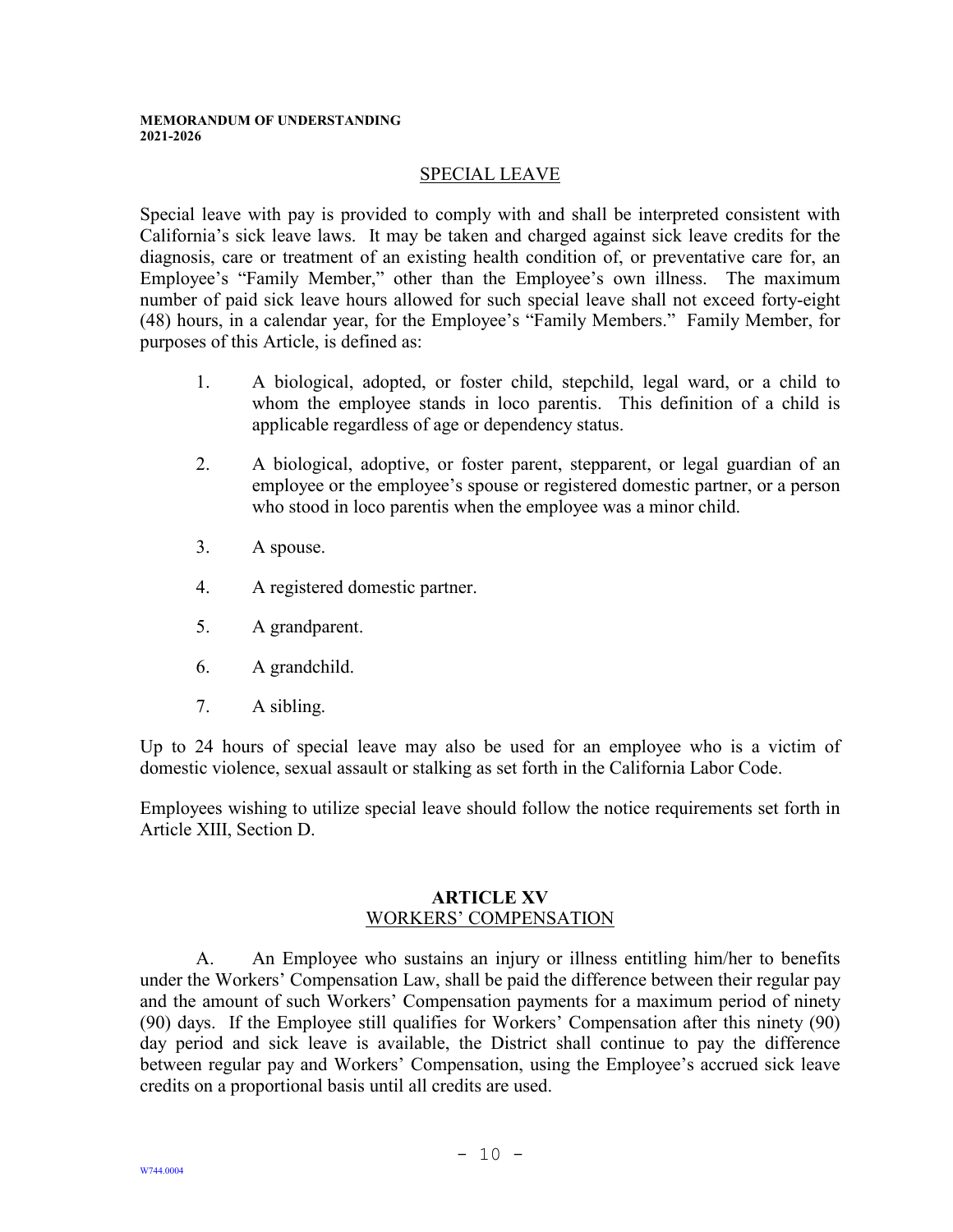B. The District shall pay the insurance premiums (for the longer of up to twelve (12) weeks or when the employee's leave balance is exhausted) it would otherwise pay for any Employee, as permitted under the terms of the Group Medical Plans. The Employee will continue to pay his/her portion of said premiums.

C. As with other leaves, Employees on workers' compensation leave for more than twenty (20) consecutive calendar days shall not earn sick leave or vacation credits. The Employee must actively return to work for at least fourteen (14) calendar days in order for sick leave or vacation credits to commence.

## **ARTICLE XVI** BEREAVEMENT LEAVE

<span id="page-11-0"></span>A. An Employee shall be entitled to bereavement leave in the event of a death in the Employee's "immediate family" "Immediate family" is defined for purposes of this Article as the registered domestic partner, spouse, child, parent**,** sister, brother, grandparent, or grandchild of the Employee or the Employee's spouse. Such bereavement leave shall be limited to three (3) days; provided, however, five (5) days shall be allowed in the case of a death that takes place more than 400 miles from Riverside, California. Proof justifying bereavement leave may be requested by the General Manager or designee.

B. The General Manager or designee may grant at his/her discretion, bereavement leave to an Employee in the event of a death outside the immediate family where, in his/her opinion, circumstances warrant such leave.

## **ARTICLE XVII** MILITARY LEAVE

<span id="page-11-1"></span>A. Annual Encampment. Any Employee who has been employed with the District for one (1) year or more, shall be allowed a leave of absence for a period not to exceed one hundred eighty (180) calendar days (including time involved in going to and returning from duty) for military duty ordered for purposes of active military training, inactive duty training, encampment, naval cruises, special exercise or like activity. The District shall pay the Employee his/her salary for the first thirty (30) calendar days of any such absence. Pay for these purposes may not exceed thirty (30) days in any one fiscal year. For the purposes of this section in determining the one year of District service, all service of a public employee in the recognized military service shall be counted as District service. In the event an Employee shall be required to attend such encampment or training for a period in excess of thirty (30) calendar days, a leave of absence without pay shall be allowed.

B. Re-employment. Re-employment after military service shall conform to the requirements of the Military and Veterans Code and other applicable law, but in all other respects shall be in accordance with this Memorandum.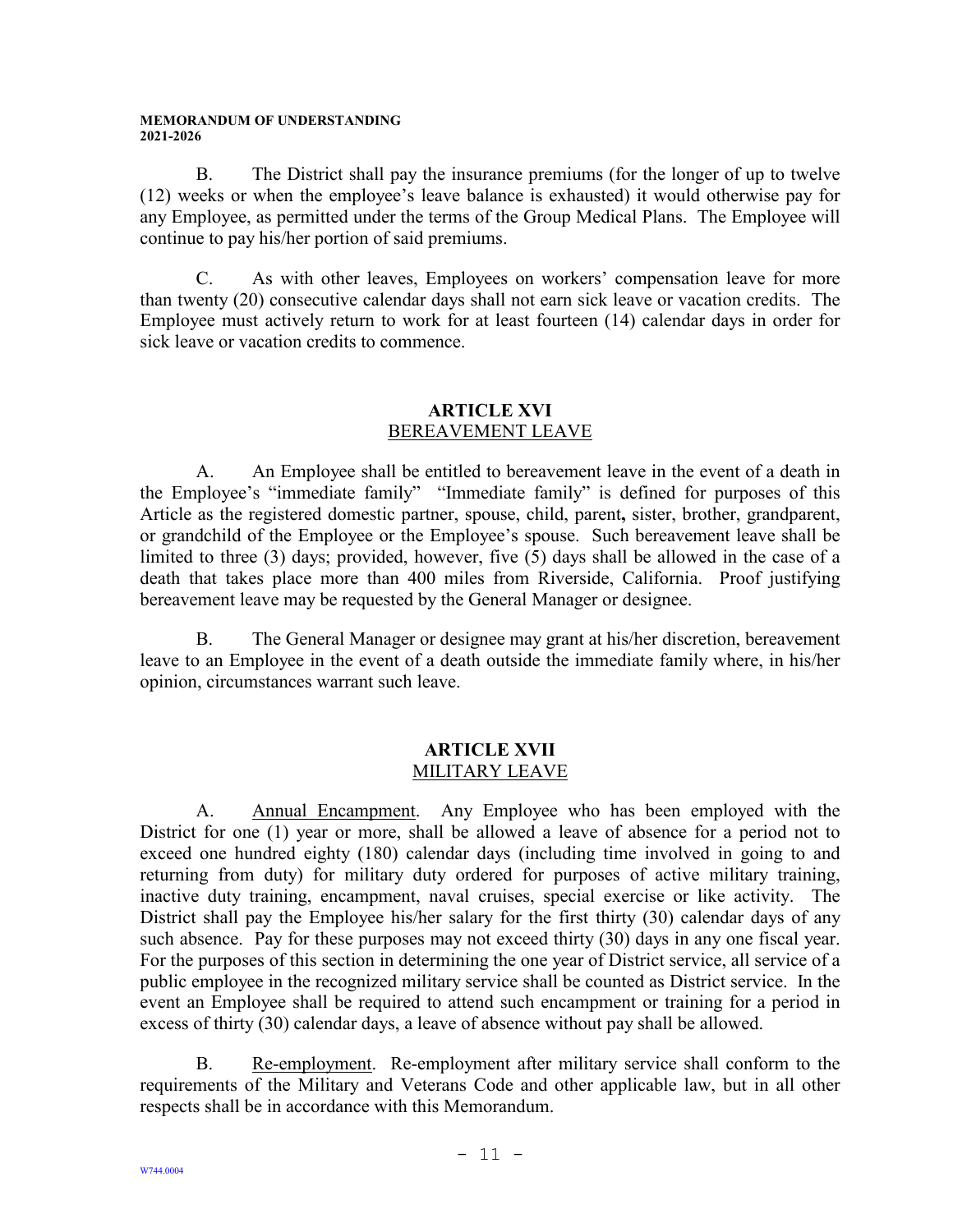#### **ARTICLE XVIII** LEAVE OF ABSENCE WITHOUT PAY

<span id="page-12-0"></span>A. Leave without pay may be granted to an Employee for reasons acceptable to the General Manager or designee. (This section does not apply to FMLA/CFRA leaves.) Such leave will be granted only after exhaustion of all accumulated vacation time or comp time. The General Manager or designee may promulgate regulations which permit leave without pay, without exhaustion of accumulated vacation time or comp time. The approval of any leave of absence does not constitute a guarantee or assurance that the Employee's position, or any other position, will be held open.

B. The request for leave without pay shall set forth the date when it is desired to begin the leave, the probable date of return, and the specific reason for the request. If acceptable, the Supervisor's recommendation and the leave request are to be forwarded to the General Manager or designee for approval. Leave so granted shall be for a specified period containing justification, therefore. Nothing herein shall prevent the earlier return to work by the Employee, except that the Supervisor may require two (2) weeks advance notice of the Employee's intention to return early. If the Employee does not return to work on or before the day specified to return, the absence will be considered unauthorized and unexcused.

C. Leave without pay granted pursuant to this Article may not exceed twenty (20) consecutive work days unless authorized by the Board of Directors for a longer period. The General Manager or designee shall have the right to cancel or revoke such a leave of absence.

D. Employees on leave of absence without pay for more than twenty (20) consecutive calendar days shall not earn sick leave or vacation credits or be entitled to pay for holidays. The Employee must actively return to work for at least fourteen (14) calendar days in order for sick leave or vacation credits to commence. The District shall not pay the premiums for group medical, dental, vision, and life insurance programs for Employees on leave of absence without pay lasting more than twenty (20) consecutive work days, except as provided for in Article XV(B). The Employee, however, will be permitted to continue coverage under the group medical, dental, vision, and life insurance programs at his/her expense.

#### **ARTICLE XIX** VACATION

<span id="page-12-1"></span>A. Definition. Vacation with pay is a right earned as a condition of employment and made available in the interest of the District for the recreation, health, and well-being of the Employee.

B. Accrual. Vacation for probationary and regular Employees is earned from the first day of employment and accrues at the following rates to a maximum of four hundred eighty (480) hours: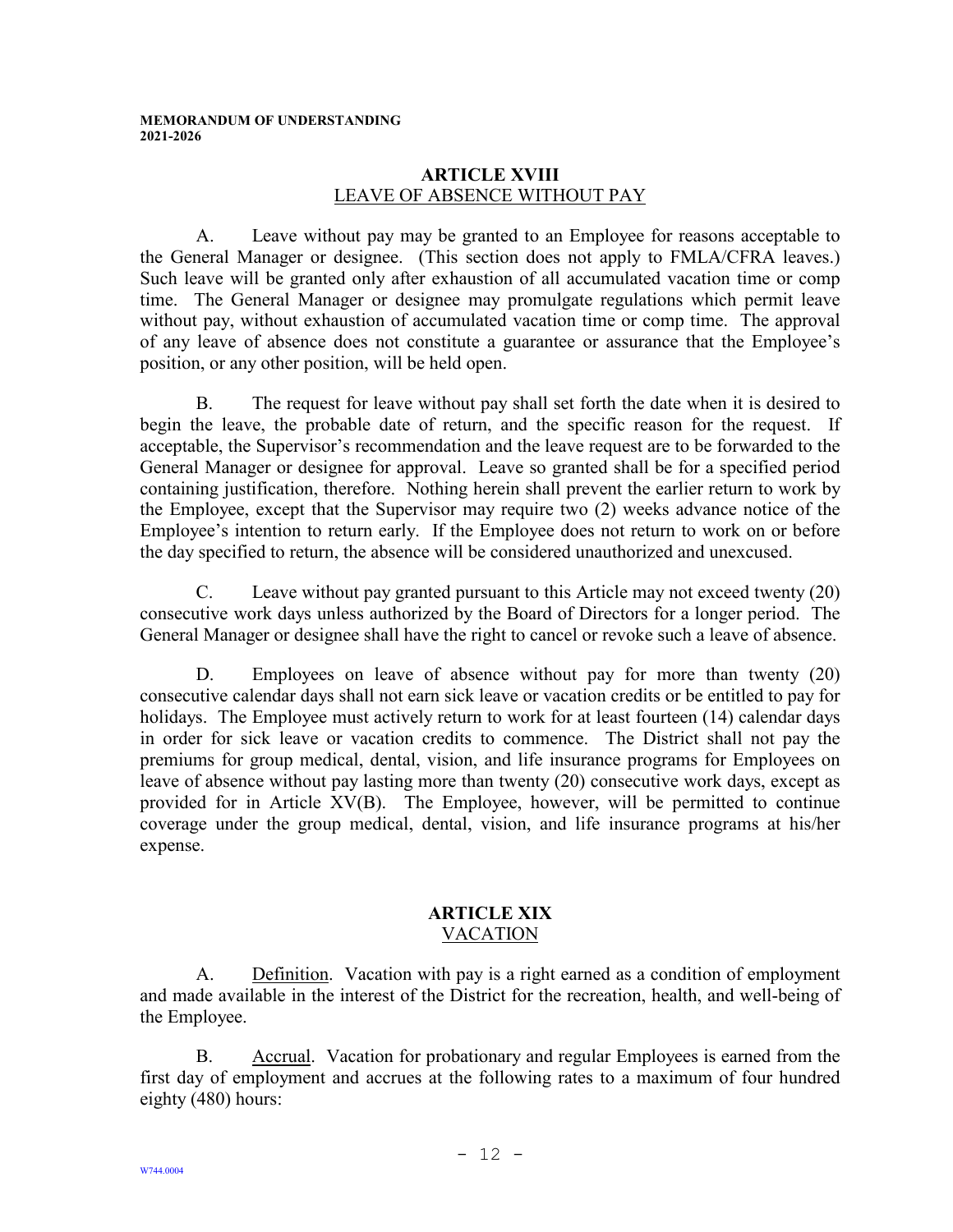| Employment<br>Anniversary      | Hours Earned<br>Per Pay Period | Days Earned<br>Per Year |
|--------------------------------|--------------------------------|-------------------------|
| Employment through<br>4th year | 3.08                           | 10                      |
| 5th through 9th year           | 4.62                           | 15                      |
| 10th year and thereafter       | 6.16                           | 20                      |

Vacation time shall not accrue during a medical leave, workers' compensation leave, or a leave of absence without pay of more than twenty (20) consecutive calendar days. The Employee must actively return to work for at least fourteen (14) calendar days in order for vacation credits to commence.

Employees may cash out up to a maximum of eighty (80) hours of their accrued vacation time effective no later than May 31 of each year, providing they have no less than eighty (80) hours of accrued vacation following the cash out and have submitted an irrevocable written election to do so by December 15 of the preceding year.

C. Use of Vacation. Employees who have completed the probationary period and achieved regular status are eligible to use vacation, if approved, as provided for in the following Paragraph D. Requests for vacation leave that are submitted through the District's ADP Time Off Request system, shall be responded to within 14 calendar days of submission. If no response is received, the vacation request will be deemed approved. In instances where a vacation leave request has received advance approval and is rescinded due to work urgency by the supervisor, that decision may be appealed to the Department Head for an immediate review. In those instances where the direct supervisor is the Department Head the rescission due to work urgency may be appealed to the Deputy General Manager for immediate review. The Deputy General Manager's decision shall be final. Vacation use shall be charged on the basis of the amount approved and all vacation time approved shall be deducted from the amount accrued pursuant to the preceding Paragraph B.

D. Approval. Vacation periods shall be taken with the approval of the Supervisor at such time as will not impair the work schedule or efficiency of the area assigned to work. Any Employee deprived of vacation by order of the General Manager or designee to meet the convenience of the District, shall be paid for such loss of vacation time, in addition to the compensation earned for such time actually worked.

E. Vacation as Sick Leave. Vacation time may be used in lieu of sick leave without pay in the event the employee does not have sick time available.

## **ARTICLE XX**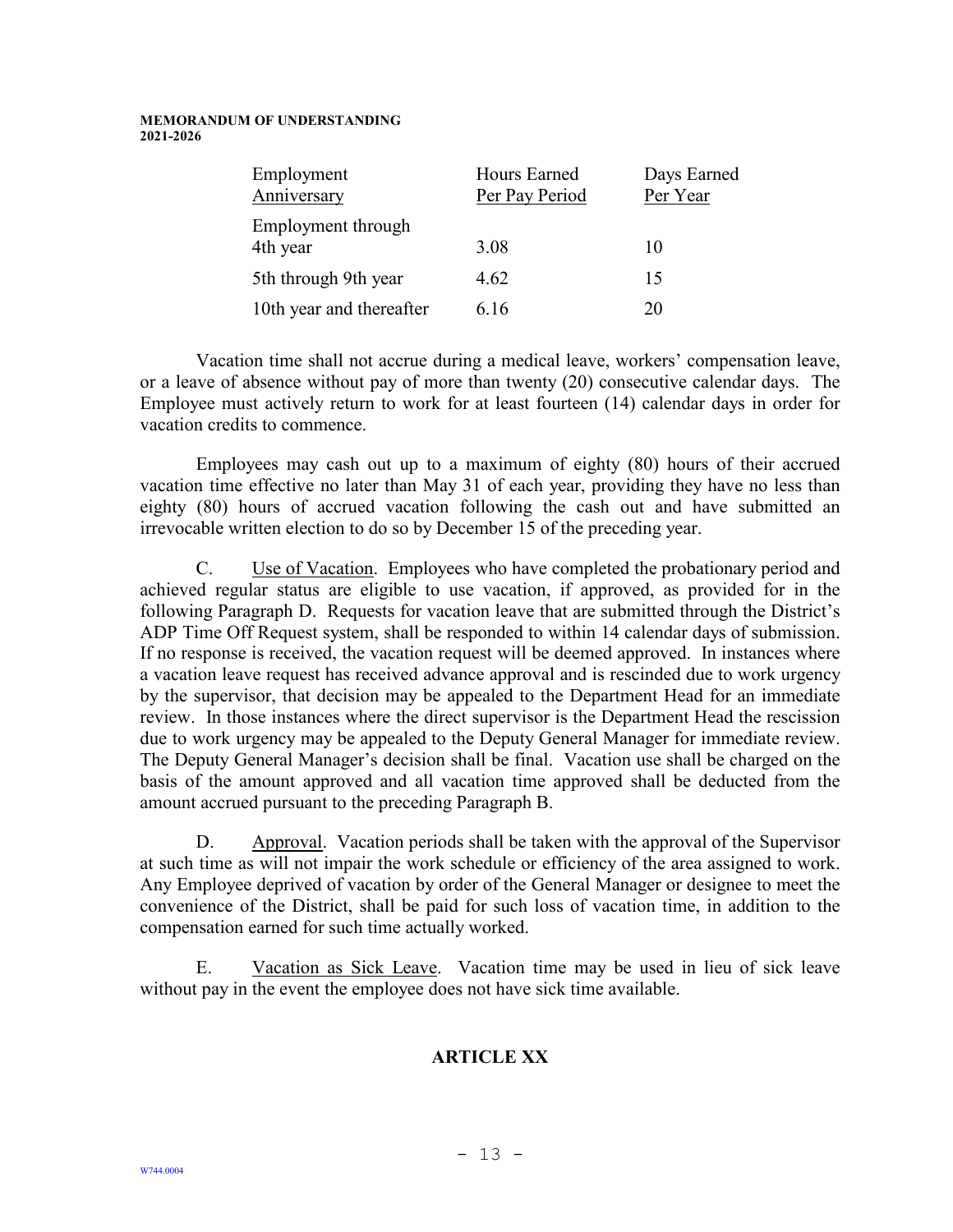## HOLIDAYS

<span id="page-14-0"></span>The following are approved holidays:

January 1st (New Year's Day);

Third Monday in January (Martin Luther King Jr. Day);

Third Monday in February (President's Day);

Last Monday in May (Memorial Day);

July 4th (Fourth of July);

First Monday in September (Labor Day);

November 11th (Veterans' Day);

The day in November appointed as Thanksgiving Day and the day immediately following Thanksgiving Day;

December 25th (Christmas Day); and,

Any day or portion of a day declared by resolution of the Board of Directors as a holiday.

Holidays observed on a different day in the pay period when the holiday falls on the Employee's flex day must be approved by the Employee's Supervisor.

If an approved holiday falls on Saturday, the preceding Friday shall be considered the holiday. If an approved holiday falls on Sunday, the following Monday shall be considered the holiday. To qualify for holiday pay, Employees must have been employed for two (2) full workweeks prior to the holiday.

In addition to the above holidays, a qualified Employee may take three (3) additional workdays per fiscal year as "floating holidays". (Floating holiday hours are consistent with the employee's regular work schedule and any unused floating holidays will be converted annually to vacation hours at the end of the fiscal year.) These holidays may be taken at the discretion of the Employee, subject to the approval of the Supervisor based on workload and other holiday and vacation scheduling. An Employee on probationary status is not entitled to these "floating holidays".

#### **ARTICLE XXI** VOTING

<span id="page-14-1"></span>Employees will be allowed up to two (2) hours of time off with pay at the beginning or end of their work shift to vote at local, state, and national elections, if sufficient time is not available outside of regular working hours. Employees must follow state guidelines for time off to vote.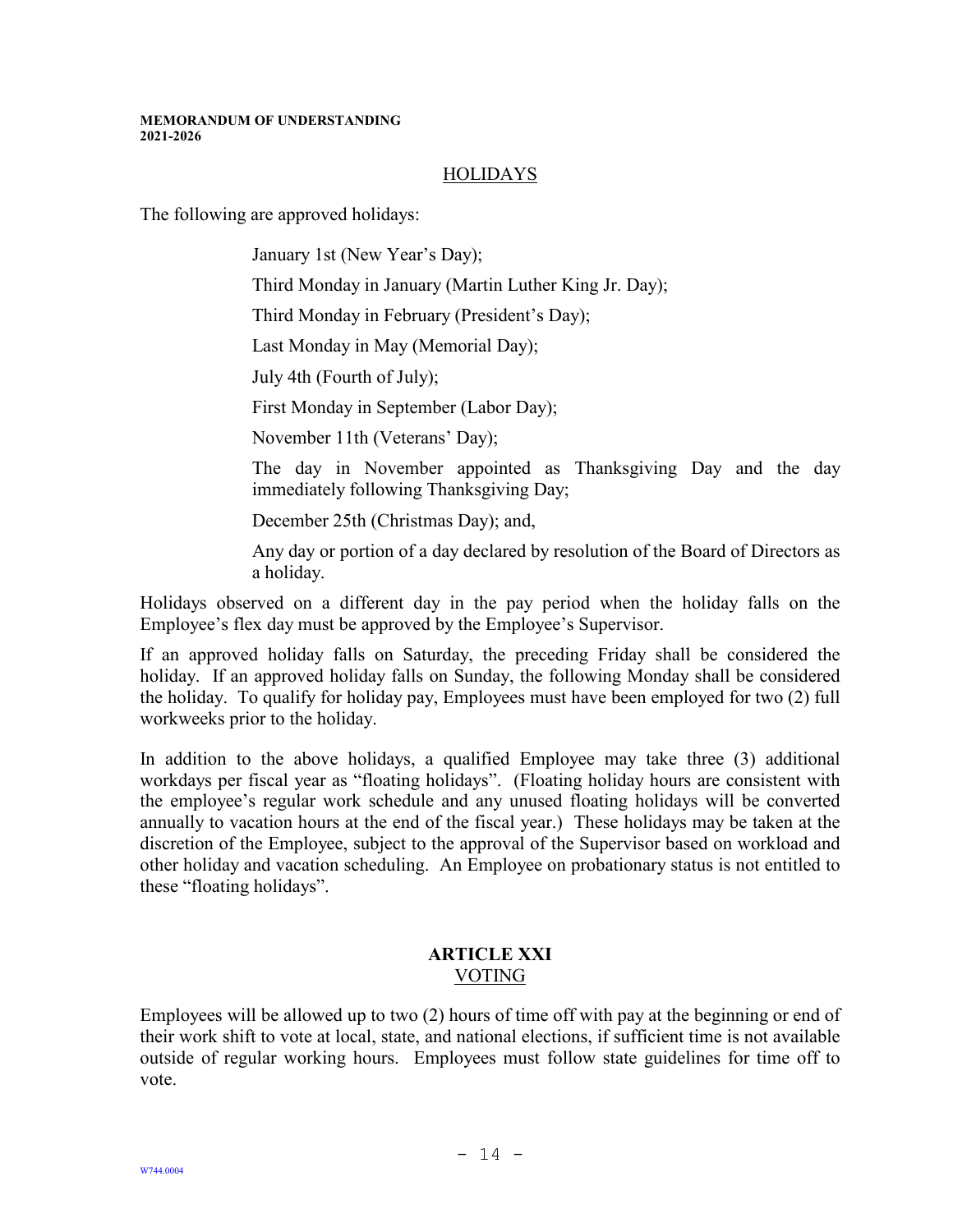## **ARTICLE XXII JURY DUTY**

<span id="page-15-0"></span>An Employee called for jury duty in a court of law shall continue to receive his/her regular salary and Employee benefits. The Employee may retain jury fees and mileage reimbursement paid to the Employee. However, the Employee must return to work if there are two (2) hours or more of the workday remaining, exclusive of travel time.

#### **ARTICLE XXIII** VOLUNTARY EDUCATION PROGRAM

<span id="page-15-1"></span>Employees who have completed the probationary period and achieved regular status with the District may be reimbursed the reasonable costs for tuition, registration fees, books, and mileage one way for educational courses related to District employment, subject to all of the following conditions:

- 1. The course must be taken on the Employee's own time.
- 2. The course must have a direct relationship to the work of the District and improve the Employee's work performance.
- 3. The course must be approved by the Supervisor and the General Manager or designee prior to enrollment.
- 4. The course must be satisfactorily completed with a grade of "C" or better.

Nothing herein should be construed to indicate that these educational activities are in any way required by the Employer. No Employee shall in any way be discriminated against for failing to utilize the totally voluntary educational opportunities afforded by this Article. Reimbursements will be made in accordance with the HR-21-DW Employee Development and Voluntary Education Program.

#### **ARTICLE XXIV** ATTENDANCE RECORDS

<span id="page-15-2"></span>A current record of accrued and expended sick leave and vacation, as well as attendance and absences of each Employee, will be maintained by the District.

#### **ARTICLE XXV TERMINATION**

<span id="page-15-3"></span>A. Discharged Employees. Any Employee may be terminated by his/her Supervisor with the approval of the General Manager or designee, subject to the "Skelly"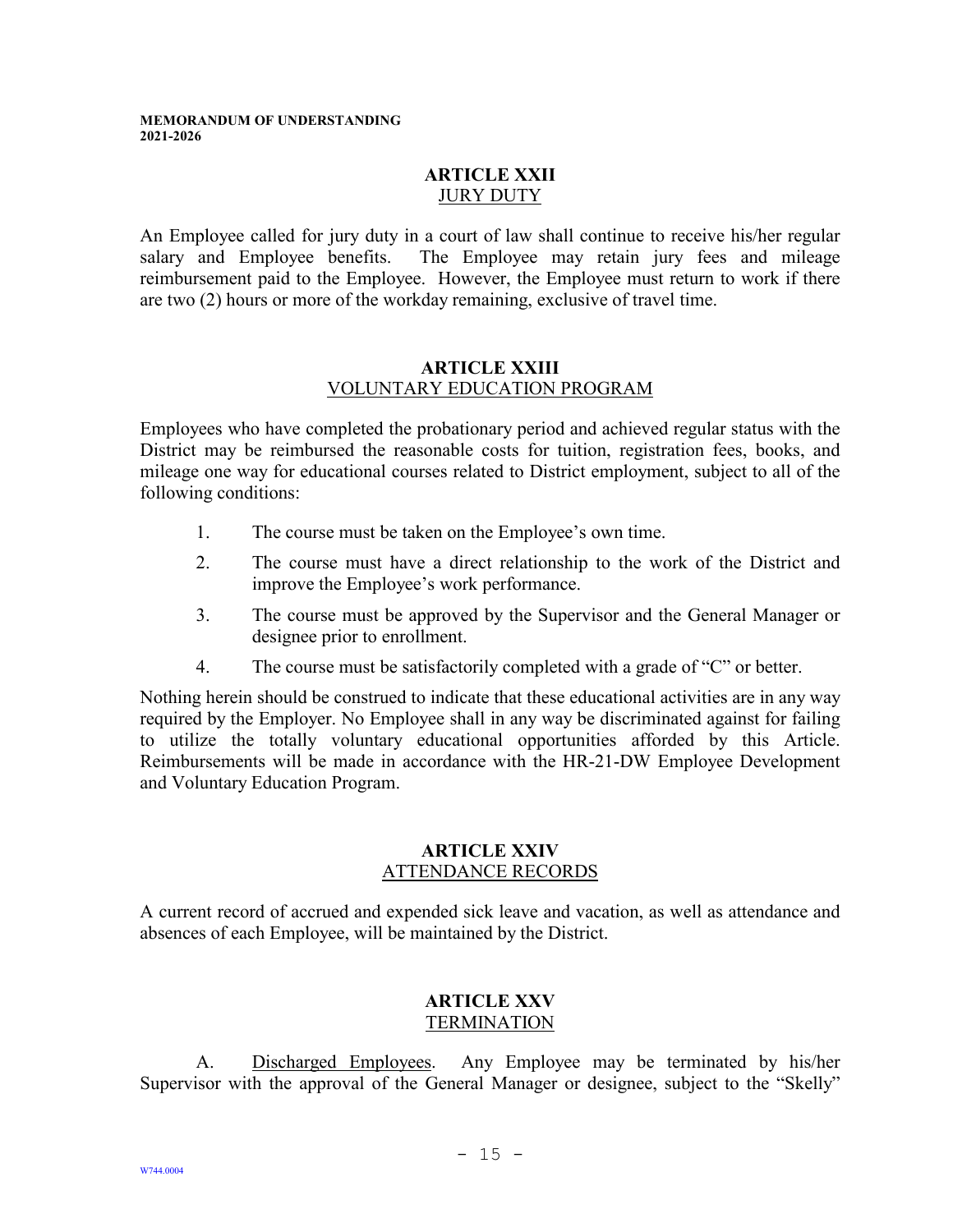process, for any reason deemed to be sufficient and in the best interests of the District. Sufficient reasons for discharge include, but are not limited to, the following:

Harassment;

Drunkenness on duty;

Use of narcotics or habit-forming drugs;

Insubordination;

Incompetency/inefficiency;

Falsifying work records;

Abuse of management;

Conviction of a felony or conviction of a misdemeanor involving moral turpitude;

Theft of District property;

Careless and negligent mishandling of District property and/or equipment;

Excessive absenteeism/repeated tardiness/unexcused absence.

Failure to maintain legally-required operator certificates and licenses.

This list is not all-inclusive, and the District reserves the right to terminate Employees for other reasons not stated herein.

B. Resignation. Regular Employees are expected to give two (2) weeks' notice to their Supervisor before they resign, so that a replacement may be hired and trained. Notice of resignation shall be in writing and include the reason for termination of employment.

C. Layoff. The District shall give four (4) weeks' notice in advance of termination for Employees being terminated due to lack of work or funds.

D. Retirement. Regular Employees are requested to give sixty (60) days' notice to their Supervisor prior to retirement into PERS.

E. Benefits Upon Termination. A terminating Employee will be compensated for accrued vacation time. An Employee terminating after completion of one (1) full year or more of service, shall be compensated for the total unused sick leave as of the date of termination, on the basis of twenty-five percent (25%) for the first full year, plus three percent (3%) per year for each additional full year of service, not to exceed one hundred percent (100%). Sick leave upon termination elected for CalPERS service credit is calculated in the same manner above. Said compensation will be paid according to the Employee's rate of pay on the next pay date.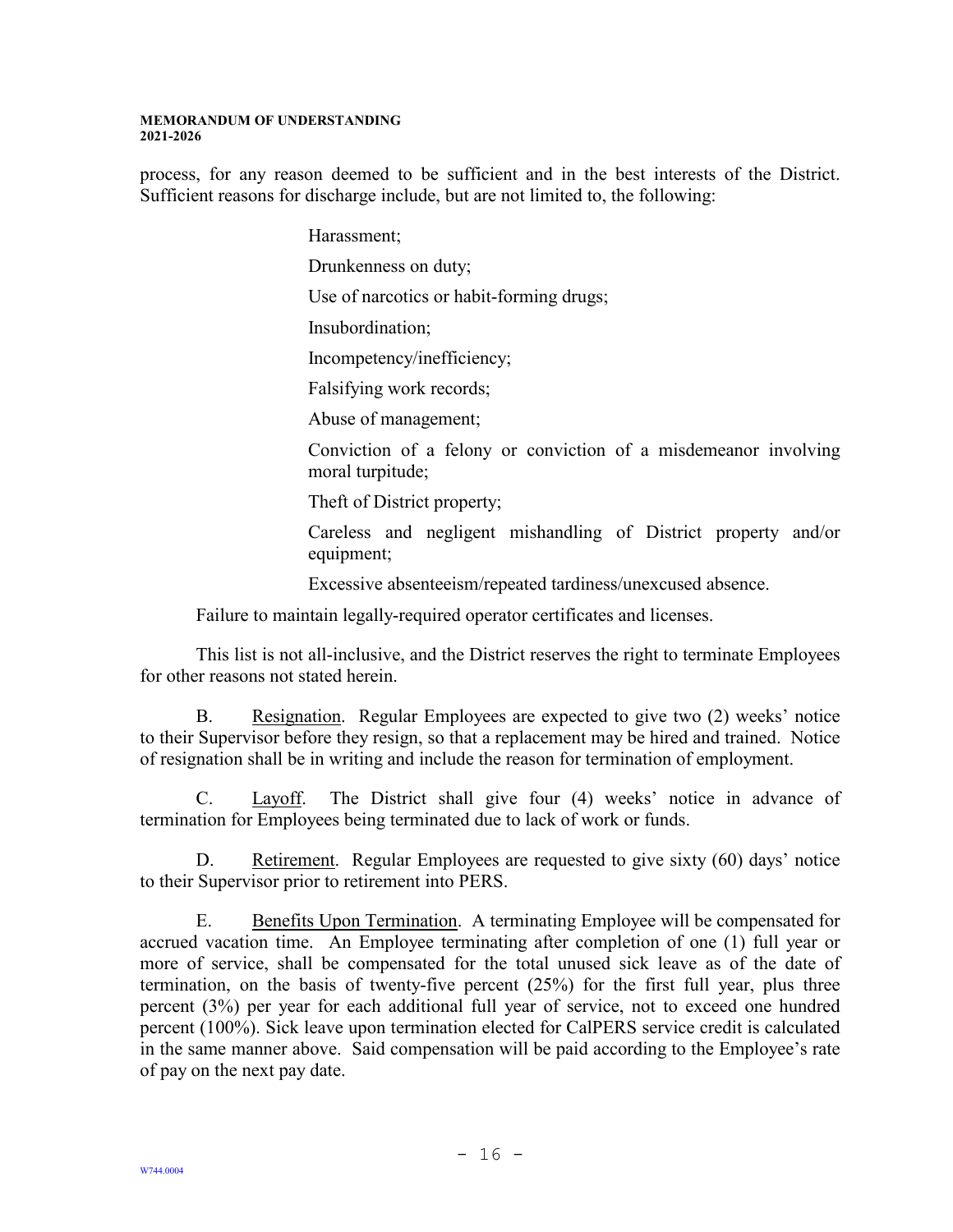#### **ARTICLE XXVI** GROUP MEDICAL, DENTAL, AND VISION PLAN

<span id="page-17-0"></span>A. Premium Payments. Group Medical, Dental, and Vision Plan benefits shall be provided to each Employee, subject to the terms and conditions governing such plan. The District shall contribute, per month, up to the following amount toward the Employee's premiums for the Group Medical, Dental and Vision Plans:

The District's base current monthly contribution of \$2,338.58 will be the base used with the July CPI to calculate the new monthly base contribution towards benefits beginning January 1, 2022.

Annually, the District will continue to use the existing calculation below:

The average of the highest and lowest monthly medical premium for Employee  $+$ Family, plus

The highest monthly dental premium, for Employee  $+1$ , and

The full monthly premium, for vision

Subject to the exceptions below, annually the District will first apply an additional amount equal to the annual CPI-U (Riverside-San Bernardino-Ontario) percentage increase for the preceding 12 months ending in July to the current base monthly contribution. If the overall formula premium amount does not increase or experiences a decrease, the base monthly contribution will remain the same (i.e., the CPI will not be added). If the CPI is negative, it will not be applied to the District base monthly contribution.

Employees will pay an additional percentage above the annual CPI up to a 5% maximum annually, as well as any amounts that exceed the District monthly base contribution.

The District will absorb amounts in excess of CPI % plus the employee % increase up to 10%. If the total increase to the base monthly contribution is greater than 10%, then either party may request a reopener on monthly premium contributions. (See calculation examples in Appendix B.)

The party requesting to reopen shall deliver written notice to the other. Meeting and conferring shall commence no later than 15 calendar days from the date of such written notice.

B. Duplicate Medical Coverage Option. Upon a showing of medical coverage through another source, the District will permit an Employee to opt out of medical coverage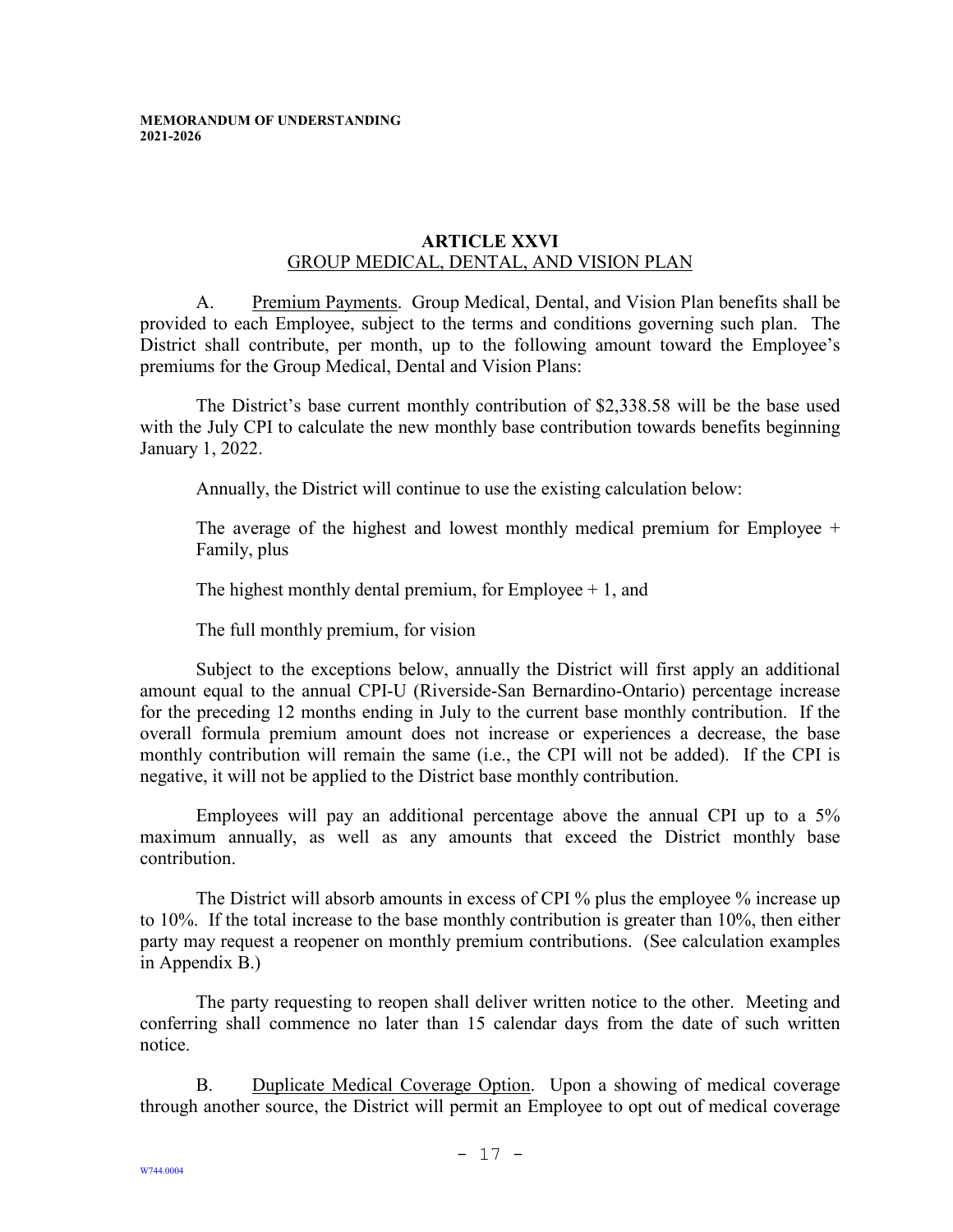through the District and receive \$690/month provided the Employee signs an acknowledgment that a request for reinstatement of benefits is subject to plan terms and conditions**.** Further, this provision is subject to verification by plan providers that opting out is permitted.

C. Retiree Medical. Retired Employees that were hired on or before December 18, 2002, and also are at least fifty-five (55) years of age with at least ten (10) years of service to the District, and their spouse or registered domestic partner, shall benefit from the same or equivalent medical plan offered to active employees pursuant to California Government Code Sections 53201, 53205, 53205.1. The District shall pay per month, per retired Employee, up to a sum equal to the cost of the same or equivalent lowest cost group medical plan offered to active employees for Employee and one dependent; not to include high deductible medical plans for purposes of this cost calculation. The benefit shall continue for the later of the life of either the retired Employee or the dependent.

Retired Employees that were hired after December 18, 2002 and are at least fifty-five (55) years of age with at least ten (10) years of service to the District, shall receive a medical benefit the same or equivalent to that offered to active employees for up to the cost of the lowest cost group medical plan for Employee only coverage, not to include high deductible medical plans for purposes of this calculation. The retired Employee's spouse or registered domestic partner may participate in coverage at the expense of the retired Employee. The benefit shall continue for the later of the life of either the retired Employee or the dependent.

Retired Employees that were hired on or after July 1, 2021 and are at least fifty-five (55) years of age with at least twenty (20) years of service (the 20 years may be nonconsecutive) to the District, shall receive a medical benefit the same or equivalent to that offered to active Employees for up to the cost of the lowest cost group medical plan for Employee coverage. The retired Employee's spouse or registered domestic partner may participate in coverage at the expense of the retired Employee. The benefit shall continue for the later of the life of either the retired Employee or the retired Employee's spouse or registered domestic partner. "Retired employee" (for purposes of this paragraph) is defined as retired from the District and receiving a benefit from CalPERS. If at any time, a retiree waives their CalPERS benefit to gain employment through another CalPERS agency, the retiree will forfeit the retiree medical benefit with no ability to reenroll at a later date.

Retired Employees must follow all the rules of the District's insurance carrier in order to maintain eligibility for retiree medical. This includes, but is not limited to, enrolling in Medicare Parts A and B upon eligibility for Medicare.

D. Benefits Committee. The parties further agree to permit discussion of medical benefits by a committee, comprised of Association officers and non-classified representatives, to allow the District to consider other benefit plans with similar or better coverage, including high deductible plans and HSA accounts.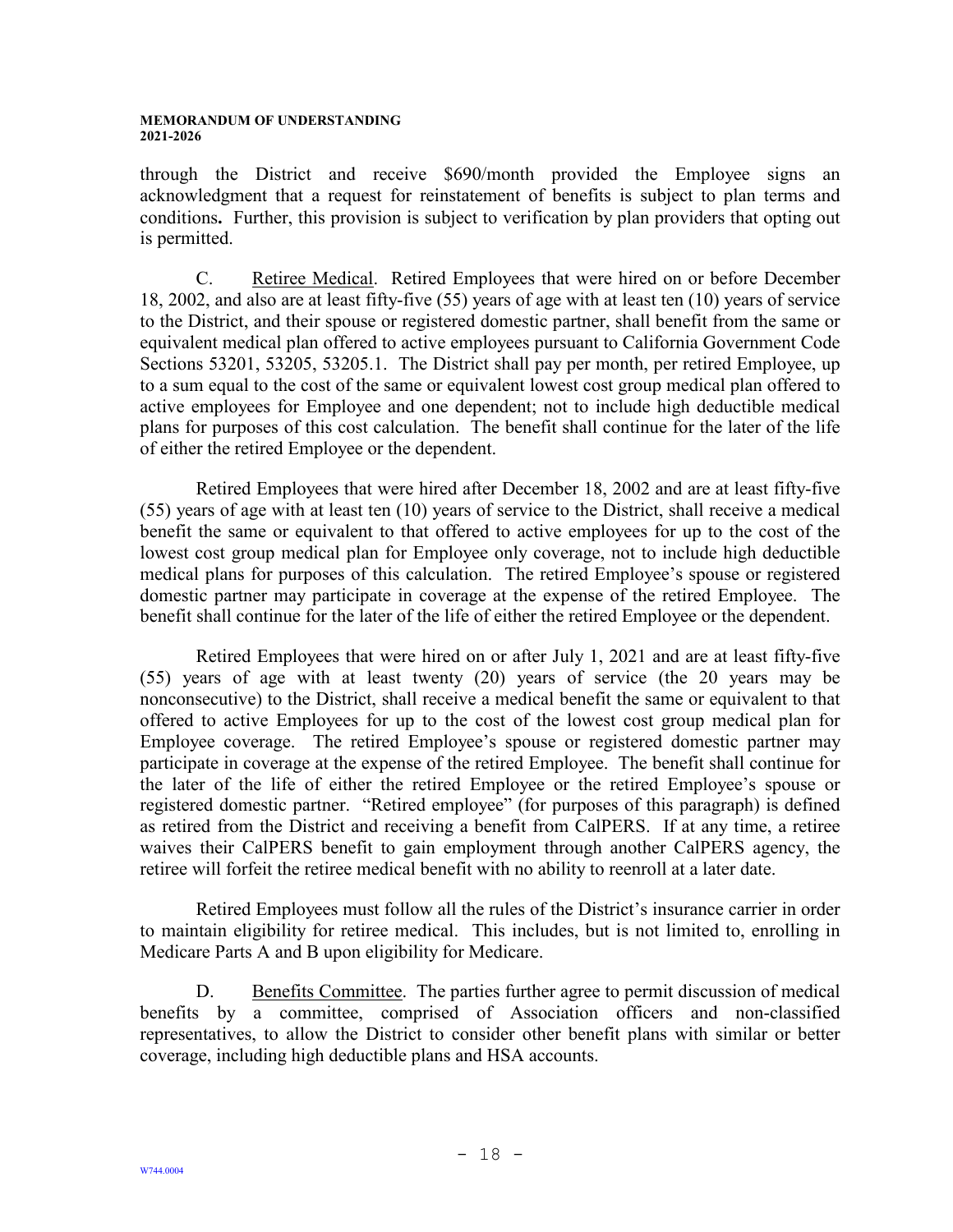### **ARTICLE XXVII** PUBLIC EMPLOYEES RETIREMENT SYSTEM

<span id="page-19-0"></span>The District has a contract with the Public Employees Retirement System ("PERS") of the State of California, every Employee covered by this Memorandum shall be entitled to all of the benefits the District participates in and shall be subject to all of the obligations required for participation in the plan.

The PERS Plan for Employees hired prior to December 16, 2012 ("Tier 1 Employees") shall be 2.5 percent at 55. Terms and conditions for the existing PERS Plan will remain in effect for Tier 1 Employees for the duration of this Agreement. Tier 1 Employees shall be obligated to pay 100% of the Employee contribution. Employees hired on or after December 16, 2012 ("Tier 2 Employees") shall be enrolled in the 2 percent at 55 PERS Plan. Tier 2 Employees will be obligated to pay 100 percent of the Employee contribution. The 2 percent at 55 Plan shall provide for benefits on the highest three-year salary average

Employees hired on or after January 1, 2013, who are defined as "New Members" by California law (essentially those individuals who have not been previously members of a public agency retirement system) shall be enrolled in the statutorily-required 2 percent at 62 PERS Plan. New Members will be obligated to pay 50 percent of the "normal cost" of their retirement benefits as required by State law. The 2 percent at 62 Plan shall provide for benefits based on the highest three-year salary average.

## **ARTICLE XXVIII** GROUP LIFE AND LONG-TERM DISABILITY INSURANCE PLANS

<span id="page-19-1"></span>The District maintains a group life insurance plan and a long-term disability insurance plan for its Employees; each Employee shall be entitled to the benefits of any such coverage, as determined by the Board of Directors from time to time.

## **ARTICLE XXIX** SHORT-TERM DISABILITY INSURANCE PLAN

<span id="page-19-2"></span>A disability is absence from work necessitated by an Employee's illness, injury, or medical condition.

The purpose of the District's Short-Term Disability Insurance Plan is to provide benefits for a disabled Employee during the first ninety (90) days of a disability (the Long-Term Disability Insurance plan elimination period). Short-Term Disability coverage shall include a provision for a seven (7) consecutive calendar day waiting period from the first day of disability before benefits begin. (There is no waiting period in the event of an accident.) If a claim is accepted for Short-Term Disability benefits, the Employee will have his/her sick leave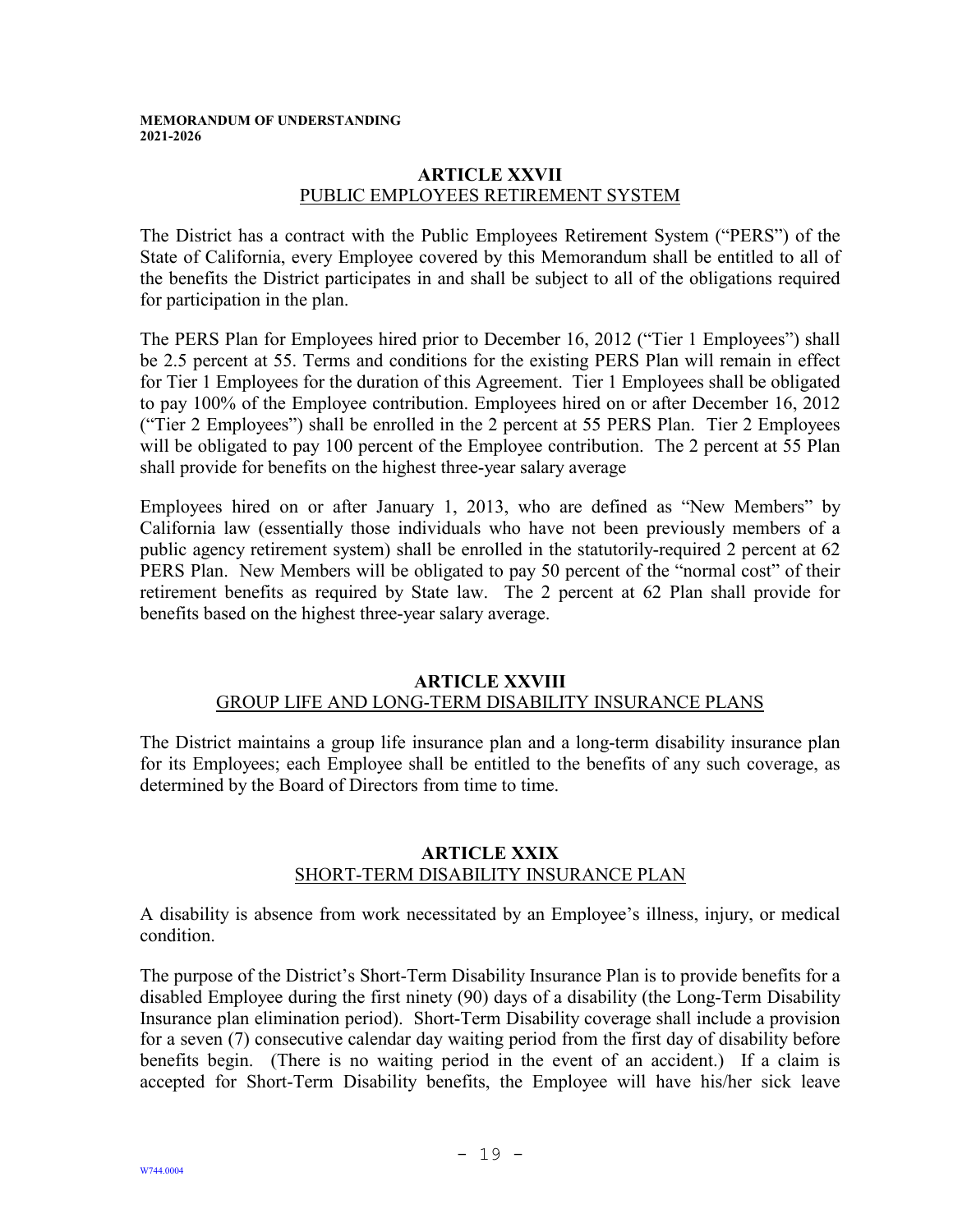replenished and/or be paid (at the coverage level) for the seven-day waiting period. Benefits will be paid in accordance with the fully-insured short term disability plan document.

Monthly income, as defined in the fully-insured short term disability plan document, will be paid after the seven (7) consecutive calendar day waiting period from the first day of disability period (no waiting period in the event of an accident) and will continue for up to ninety (90) days from the date of disability or until the fully-insured Long-Term Disability benefit payments commence.

Monthly income will be paid to regular Employees at 60% of their base salary on the date of disability after the seven (7) consecutive calendar day waiting period (no waiting period in the event of an accident). Employees electing Short-Term Disability may integrate sick leave with Short-Term Disability, depending on the Short-Term Disability insurance carrier rules, however, vacation, administrative leave, floating holiday and comp time earned may be used.

## **ARTICLE XXX** LONGEVITY PAY

<span id="page-20-0"></span>Classified Employees, who have completed five (5) or more years of continuous service, shall receive longevity pay commencing the month following completion of continuous service based on the following schedule:

| Years of Service          | Longevity Pay<br>Per Month |
|---------------------------|----------------------------|
| 5 years through 9 years   | \$20.00                    |
| 10 years through 14 years | \$45.00                    |
| 15 years through 19 years | \$75.00                    |
| 20 years through 24 years | \$110.00                   |
| 25 years and more         | \$150.00                   |
|                           |                            |

## **ARTICLE XXXI** UNIFORMS AND SAFETY-TOED FOOTWEAR

<span id="page-20-1"></span>All field operational personnel will be furnished seven (7) uniform changes per week at Employer cost. The District will reimburse any Employee the actual cost of safety-toed footwear up to \$150.00 every six calendar months or up to \$300.00 every 12 calendar months, providing said Employee's Manager has determined that such footwear is required by the nature of the Employee's job assignment and said Manager approves such reimbursement. Such reimbursement shall generally be made not more than once every six (6) month period. Uniforms and safety-toed footwear are to be worn in accordance with the District's Administrative Procedure.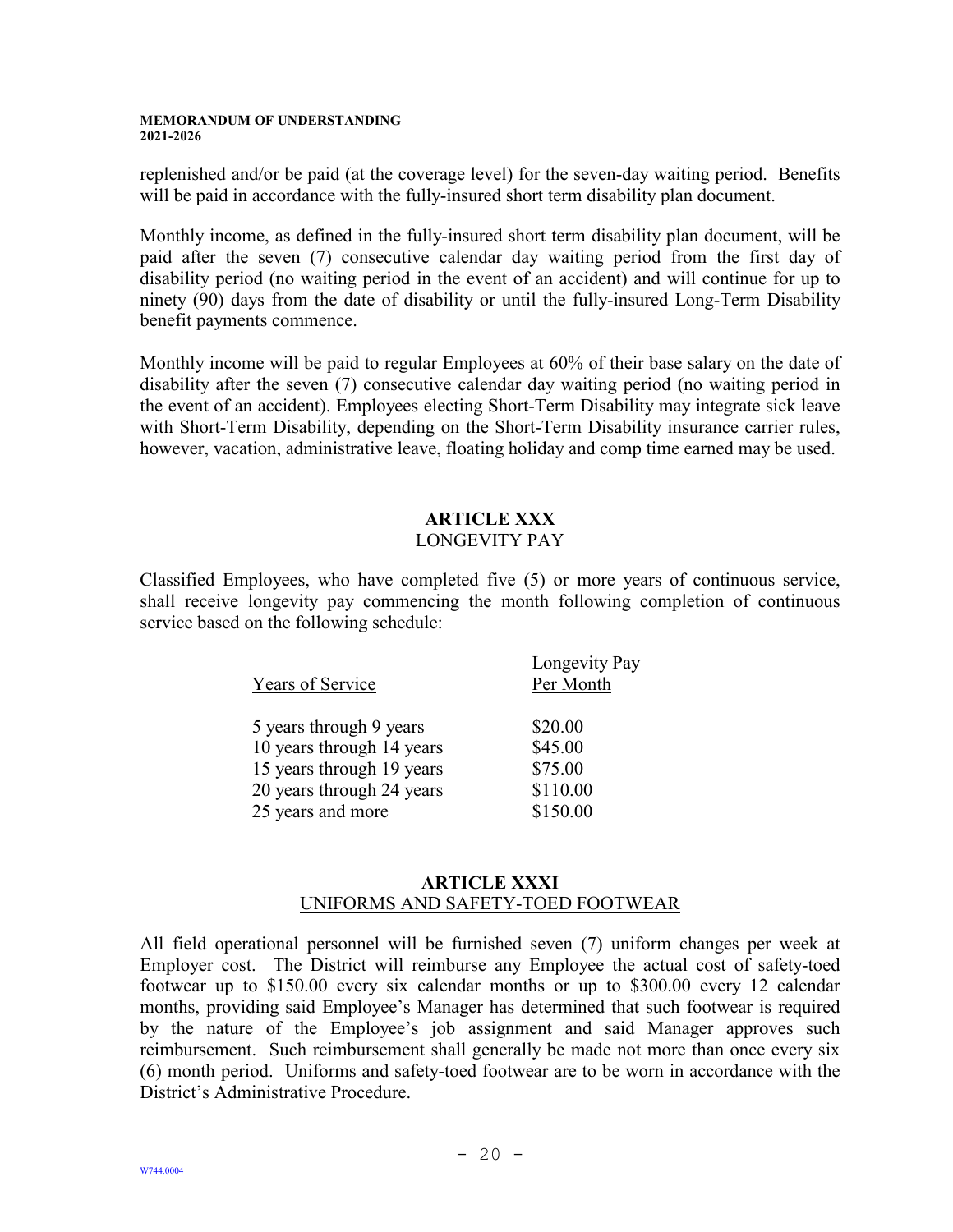#### **ARTICLE XXXII** DUES DEDUCTION AND NEW EMPLOYEE ORIENTATION

<span id="page-21-0"></span>The District will deduct from each regular paycheck and remit to the Employees Association, the dues, initiation fees and assessments for each employee that the Employees Association certifies that they have, and will maintain, an authorization to make the deduction signed by the individual from whose salary or wages the deduction is to be made. The Employees Association will not be required to provide a copy of an individual authorization to the District unless a dispute arises about the existence or terms of the authorization.

The effective date of Employees Association dues deduction shall begin no later than the beginning of the first pay period commencing fourteen (14) days after receipt by the District of the Employees Association certification that they have a signed deduction authorization from the employee.

The Employees Association will relieve the District, its officers and employees, of any liability that may result from making, cancelling or changing requested deductions. Employee requests to cancel or change deductions for the Employees Association dues, fees and assessments shall be directed to the Employees Association, rather than the District.

The Employees Association shall be responsible for processing these requests. The District shall rely on information provided by the Employees Association regarding whether deductions for the Employees Association were properly cancelled or changed, and the Employees Association shall indemnify the District for any claims made by an employee for deductions made in reliance on that information.

Monies deducted from employees' checks for these purposes shall be forwarded by the District on a regular basis to the Employees Association.

The Employee's earnings must be sufficient after the other legal and required deductions are made to cover the amount of the dues authorized. When an Employee is in a non-pay status for an entire pay period, no withholding will be made to cover the pay period from future earnings. In the case of an employee in a non-pay status only during part of the pay period, whose salary is not sufficient to cover the full withholding, no deduction shall be made. In the case of an Employee who is receiving catastrophic leave benefits during a pay period, no deduction shall be made. In this connection, all other legal and required deductions (including healthcare and insurance deductions) have priority over Employees Association dues.

The Association will receive no less than 10 days written notice (via email) in advance of an orientation for new hires whose positions are within their bargaining unit, except that a shorter notice may be provided in a specific instance where there is an urgent need critical to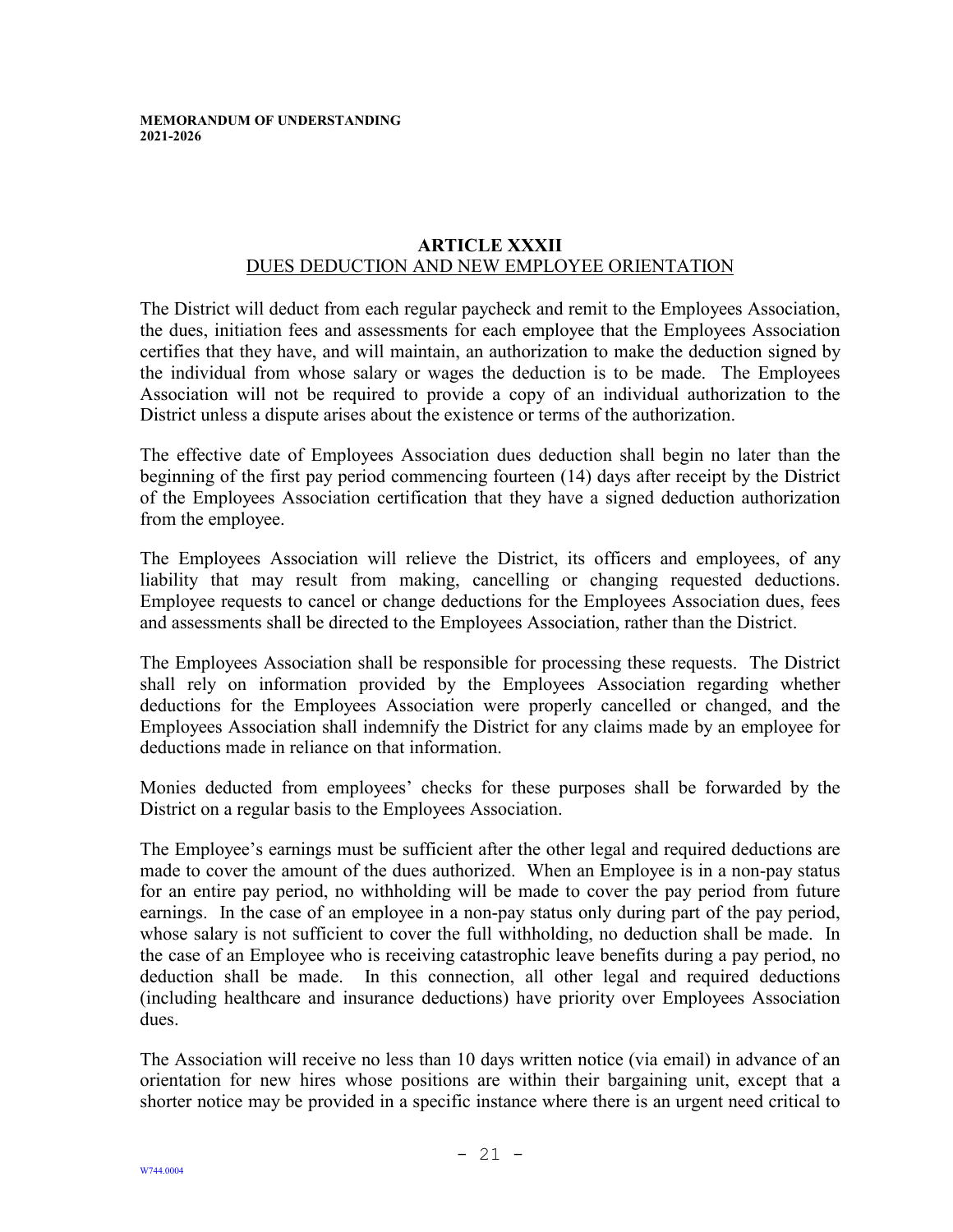the District's operations that was not reasonably foreseeable. The Association representative shall have 15 minutes at the end of the orientation, or a longer time if mutually agreed upon, to present information to the new hire(s) related to the Association and MOU. Within 30 days of the date of hire, the District shall provide the Association with the name, job title, department, work location, work, home, and personal cellular telephone numbers, personal email address on file with the District and the home address of the new hire (personal information may be excluded upon written request of the employee as set forth in Government Code section  $6254.3(c)$ .) In addition, the District shall provide the same information for all employees in the bargaining unit to the Association every July 1st.

## **ARTICLE XXXIII** SOLICITATION

<span id="page-22-0"></span>No person shall solicit Association membership, collect dues or initiation fees, or conduct general Association business on Employer's property during working hours, except to assist in the administration and/or preparation of the Memorandum. The Employer agrees to provide the Association with the use of bulletin board space.

## **ARTICLE XXXIV** GRIEVANCE PROCEDURE

<span id="page-22-1"></span>The grievance procedure hereunder shall be as provided in Section 22 of the Employer-Employee Relations Resolution of the District.

## **ARTICLE XXXV** NO STRIKE/NO LOCKOUT CLAUSE

<span id="page-22-2"></span>The Board of Directors believes it is important for the District to continue to supply the highest quality of water available; to provide and maintain an adequate waste water collection and treatment system; and provide the best service possible at fair and reasonable rates. Therefore, the Board of Directors, all Employees and any Employee organizations will work together to prevent any disruption of service which constitutes an imminent and substantial threat to the public health and safety.

A. No Lockout. The District agrees that there shall be no lockout of Association Employees during the term of this Memorandum. If the District unlawfully locks out any Employees, the District will provide them back pay for any period in which they were locked out.

B. No Strike. During the term of the Memorandum, the Association and its members will not cause, sanction or take part in any strike (whether sit-down, stay-in, sympathetic,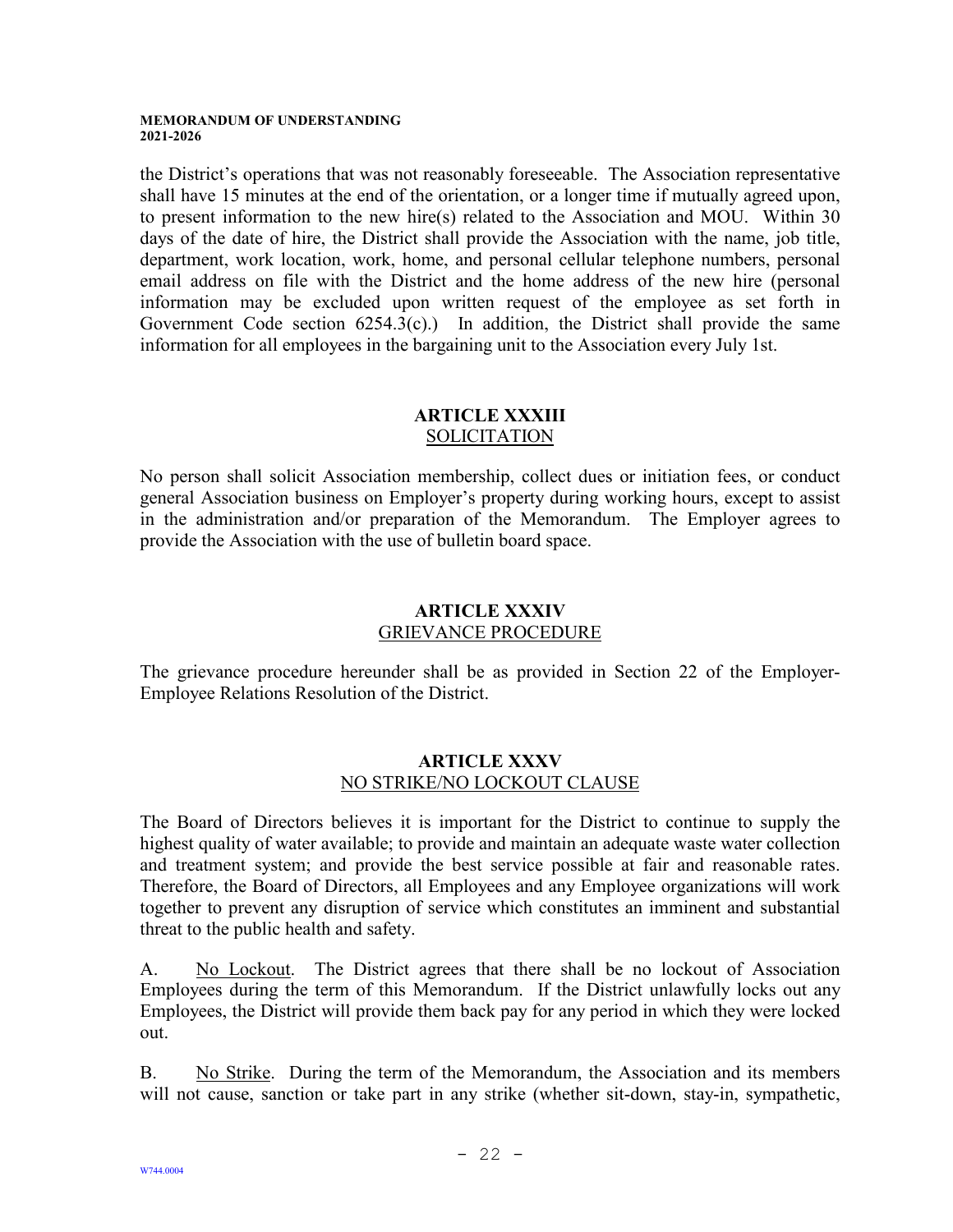general or any other kind), walk-out, picketing, stoppage of work, work slowdown, retarding or any other interference with the operation and conduct of the District's business.

C. Association Responsibility. In the event that any of the occurrences prohibited by the preceding Paragraph "B" take place, the Association shall immediately and publicly disavow such action as unauthorized and will use all means within its power to stop such action at the earliest possible time, and will not honor any picket line set up under such circumstances.

D. Disciplinary Action. It is specifically understood and agreed that the District, during the first working day, or any part thereof, of activity prohibited by Paragraph "B" above, shall have the right of reasonable discipline short of suspension, demotion or dismissal against individuals participating in such activity. However, after the first working day, or any part thereof, of prohibited activity and if such activity occurs again during the term of the Memorandum, the District shall have the right to dismiss any Employee participating therein, which dismissal shall be considered a disciplinary discharge for just cause.

## **ARTICLE XXXVI** TERM, TERMINATION, AND RENEWAL

<span id="page-23-0"></span>Except as otherwise provided herein, the terms and conditions of this Memorandum shall remain in full force and effect from July 1, 2021 to midnight on the 30th day of June 2026. If either party desires to make any changes or modifications of this Memorandum for the ensuing period, it shall give notice in writing to the other party of its desires not less than sixty (60) days prior to the termination of this Memorandum. If no such notice is given by either party, then this Memorandum shall continue in full force and effect from year to year.

## **ARTICLE XXXVII** WAGES

<span id="page-23-1"></span>Wages for bargaining unit members are set forth in Appendix A and reflect a two point two percent (2.2%) cost of living adjustment effective the beginning of the last pay period in June 2021. Effective the beginning of the last pay period in June 2022, 2023, 2024 and 2025, the District shall increase the wage rate and range by the percentage change to the Consumer Price Index – U, the Riverside-San Bernardino-Ontario area for the proceeding twelve (12) months ending in January. Notwithstanding the foregoing, the minimum increase on the beginning of the last pay period in June 2022, 2023, 2024 and 2025, shall be one percent (1%) and the maximum increase shall be four percent (4%).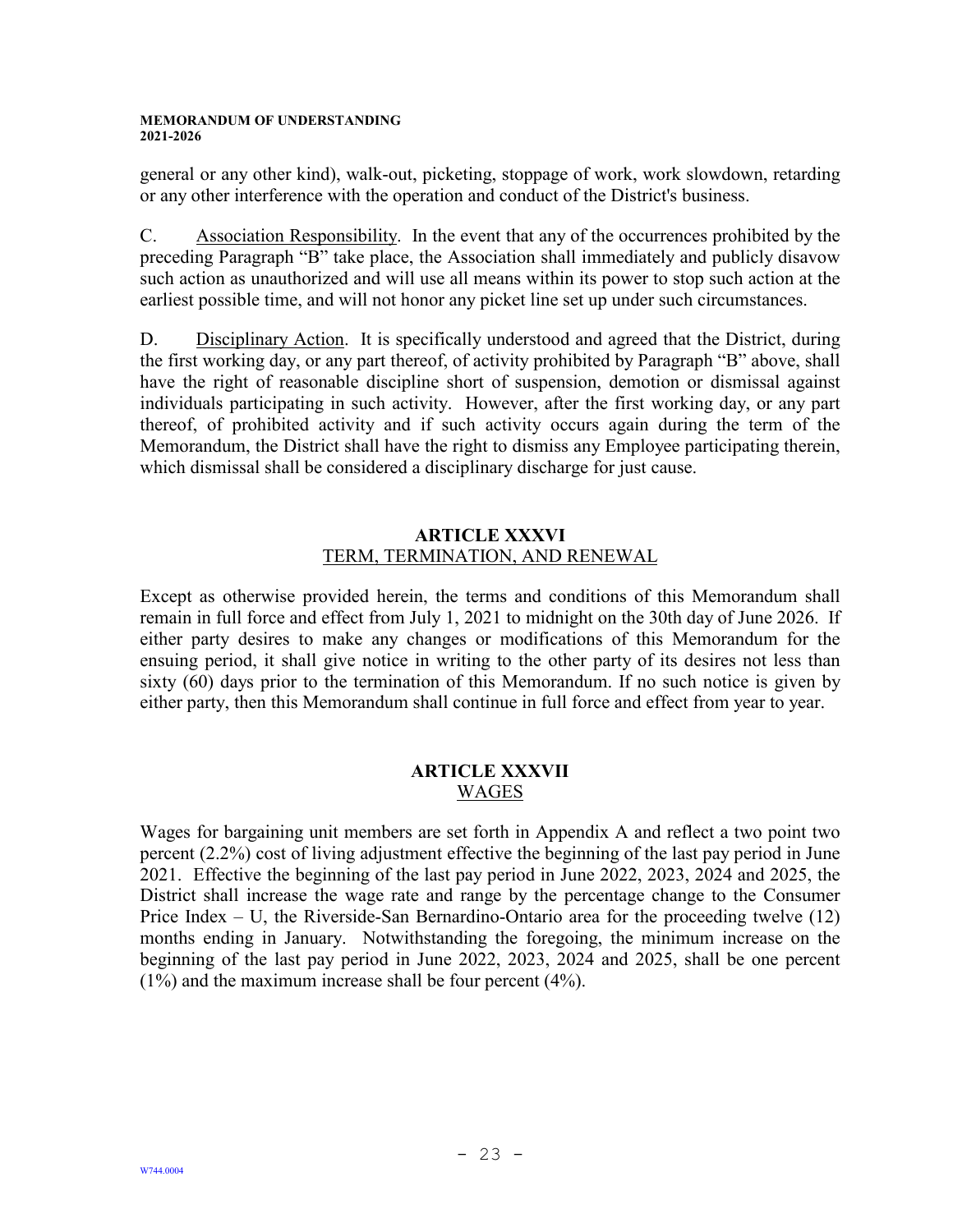#### **ARTICLE XXXVIII** ALTERNATIVE WORKWEEK AND TELECOMMUTING

Upon Employee request, Management will continue, in good faith, to consider remote work arrangements and the possibility of 4/10 schedules with justification from department heads on the basis of proven operational efficiency and effectiveness. Employee requests should address how the flexible schedule/remote work location is both positive for the employee and the District and does not hinder the District's ability to maintain excellent service to its customers.

DULY EXECUTED by the Parties hereto this Malday of JUNE, 2021.

**ASSOCIATION** 

WESTERN MUNICIPAL WATER **DISTRICT EMPLOYEES ASSOCIATION** 

By Teresa Patton

**Teresa Patton** President

**EMPLOYER** 

WESTERN MUNICIPAL WATER DISTRICT OF RIVERSIDE **COUNTY** 

DennEat

President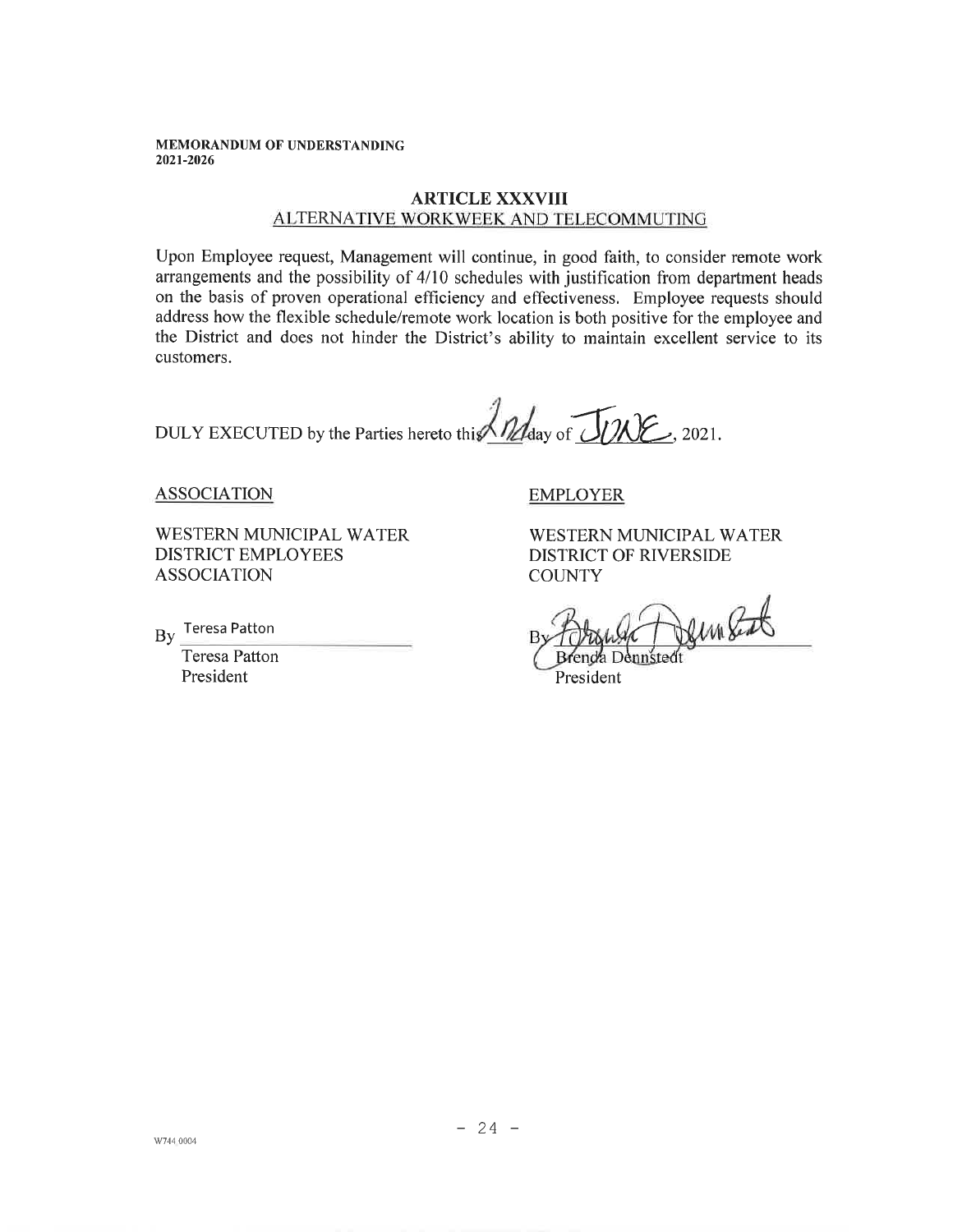$\overline{\Gamma}$ 

## **Appendix A**

|                                                       |               |                              |                                           | Job Classification Plan and Salary Grades Table |                           |                          |                                      |
|-------------------------------------------------------|---------------|------------------------------|-------------------------------------------|-------------------------------------------------|---------------------------|--------------------------|--------------------------------------|
| Effective: July 1, 2021<br>Securing Your Water Supply |               |                              |                                           |                                                 |                           |                          |                                      |
|                                                       | <b>Salary</b> |                              | <b>Salary Renge</b><br>Time Base = Annual |                                                 | Bargaining Unit<br>MOUCOU | Exempt /                 | # of FTE's EE's<br><b>Authorized</b> |
| Position Description                                  | Grade         | Low                          | Hoh                                       | WM WD Category PT/UNREP                         |                           | Non-Exempt               | Per Position:                        |
| <b>Accountant I</b>                                   | 34            | s<br>68,630.00               | \$97,491.00                               | Classified                                      | <b>MOU</b>                | Non-Exempt               | 1                                    |
| Accountant II                                         | 36            | s<br>75,664.00               | \$107,497.00                              | Classified                                      | MOU                       | Non-Exempt               | ٥                                    |
| Accountant, Senior                                    | 38            | 83.424.00<br>s               | \$124,155.00                              | Classified                                      | <b>MOU</b>                | Non-Exempt               | 2                                    |
| Accounting Supervisor                                 | 41            | \$103,629.00                 | \$154,232.00                              | Non-Classified                                  | COU                       | Non-Exempt               | 1                                    |
| Accounting Technician I                               | 28            | 51,191.00<br>s               | \$72,734.00                               | Classified                                      | MOU                       | Non-Exempt               | ٥                                    |
| Accounting Technician II                              | 31            | s<br>59,268.00               | \$84,214.00                               | <b>Classified</b>                               | <b>MOU</b>                | Non-Exempt               | ٥                                    |
| Accounting Technician III                             | 33            | 65,348.00<br>s               | \$92,851.00                               | Classified                                      | MOU                       | Non-Exempt               | 4                                    |
| Adm in is trative As sistant                          | 33            | 65,348.00<br>s               | 92.851.00<br>s                            | Classified                                      | MOU                       | Non-Exempt               | з                                    |
| Adm in is trative As sistant (C)                      | 33            | s<br>65,348.00               | \$92,851.00                               | Non-Classified                                  | cou                       | Non-Exempt               | 5                                    |
| Adm inistrative Services Manager                      | 42            | \$111,396.00                 | \$165,792.00                              | Non-Classified                                  | COU                       | Exempt                   | 1                                    |
| Adm in is trative Specialist                          | 31            | 59,268.00<br>s               | \$84,214.00                               | <b>Classified</b>                               | MOU                       | Non-Exempt               | Δ                                    |
| Application Specialist I                              | 32            | 62.241.00<br>s               | \$88,418,00                               | Classified                                      | <b>MOU</b>                | Non-Exempt               | 1                                    |
| Application Specialist II                             | 35            | 72.065.00<br>s               | \$102,379.00                              | <b>Classified</b>                               | <b>MOU</b>                | Non-Exempt               | ٥                                    |
| <b>Application Specialist III</b>                     | 38            | s<br>83,424.00               | \$124,155.00                              | Classified                                      | <b>MOU</b>                | Non-Exempt               | ٥                                    |
| Application Specialist IV                             | 40            | 96,402.00<br>s               | \$143,482.00                              | Classified                                      | <b>MOU</b>                | Non-Exempt               | з                                    |
| Asset Management Coordinabr                           | 38            | 83,424.00<br>s               | \$124,155.00                              | <b>Classified</b>                               | <b>MOU</b>                | Non-Exempt               | 2                                    |
| Asset Management Supervisor                           | 41            | \$103,629.00                 | \$154,232.00                              | Non-Classified                                  | COU                       | Non-Exempt               | 1                                    |
| Assistant Deputy Director of Operations               | 45            | \$141,615.00                 | \$210,766.00                              | Non-Classified                                  | cou                       | Exempt                   | 1                                    |
| Assistant GMChief Financial Officer                   | 48            | \$188,511.00                 | \$280.570.00                              | Non-Classified UNREP                            |                           | Exempt                   | 1                                    |
| Construction Management Administrator                 | 40            | s<br>96,402.00               | \$143,482.00                              | Non-Classified                                  | cou                       | Non-Exempt               | 1                                    |
| Controller                                            | 44            | \$128,744.00                 | \$191,606.00                              | Non-Classified                                  | COU                       | Exempt                   | 1                                    |
| Creative Services Specialist I                        | 32            | 62.241.00<br>s               | \$88,418.00                               | <b>Classified</b>                               | <b>MOU</b>                | Non-Exempt               | ٥                                    |
| Creative Services Specialist II                       | 35            | 72,065.00<br>s               | \$102,379.00                              | Classified                                      | MOU                       | Non-Exempt               | ٥                                    |
| Creative Services Specialist III                      | 37            | s<br>79,448.00               | \$112,870.00                              | Classified                                      | MOU                       | Non-Exempt               | 1                                    |
| Creative Services Specialist, Senior                  | 39            | 91,916.00<br>s               | \$142,320.00                              | Classified                                      | <b>MOU</b>                | Non-Exempt               | ٥                                    |
| Customer Service Manager                              | 42            | \$111,396.00                 | \$165,792.00                              | Non-Classified                                  | COU                       | Exempt                   | 1                                    |
| Customer Service Representative I                     | 28            | 51,191.00<br>s               | 72,734.00<br>s                            | Classified                                      | <b>MOU</b>                | Non-Exempt               | ٥                                    |
| Customer Service Representative II                    | 31            | 59,268.00<br>s               | \$84,214.00                               | Classified                                      | MOU                       | Non-Exempt               | з                                    |
| Customer Service Representative III                   | 33            | 65,348.00<br>s               | \$92,851.00                               | Classified                                      | MOU                       | Non-Exempt               | 2                                    |
| Customer Service Representative, Senior               | 36            | s<br>75,664.00               | \$107,497.00                              | <b>Classified</b>                               | MOU                       | Non-Exempt               | 1                                    |
| Deputy Director of Engineering                        | 45            | \$141,615.00                 | \$210,766.00                              | Non-Classified                                  | COU                       | Exempt                   | 1                                    |
| Deputy Director of Operations                         | 45            | \$141,615,00                 | \$210,766.00                              | Non-Classified                                  | COU                       | Exempt                   | 2                                    |
| Deputy Director of Water Resources                    | 45            | \$141,615.00                 | \$210,766.00                              | Non-Classified                                  | cou                       | Exempt                   | 1                                    |
| Deputy General Manager                                | 49            | \$207,362.00                 | \$308,626,00                              | Non-Classified UNREP                            |                           | Exempt                   | 1                                    |
| Director of Administration                            | 46            | \$155,778.00                 | \$231,851.00                              | Non-Classified                                  | cou                       | Exempt                   | 1                                    |
| Director of Engineering                               | 46            | \$155,778.00                 | \$231,851.00                              | Non-Classified                                  | COU                       | Exempt                   | 1                                    |
| Director of Finance                                   | 46            | \$155,778.00                 | \$231,851.00                              | Non-Classified                                  | COU                       | Exempt                   | 1                                    |
| Director of Hum an Resources                          | 46            | \$155,778.00                 | \$231,851.00                              | Non-Classified UNREP                            |                           | Exempt                   | 1                                    |
| Director of Operations                                | 46            | \$155,778.00                 | \$231,851.00                              | Non-Classified                                  | COU                       | Exempt                   | 1                                    |
| Director of Strategic Communications                  | 46            |                              | \$155,778.00 \$231,851.00<br>\$231,851.00 | Non-Classified                                  | cou                       | Exempt                   |                                      |
| Director of Water Resources                           | 46            | \$155,778.00                 |                                           | Non-Classified                                  | cou                       | Exempt                   | 1                                    |
| Engineer I                                            | 40            | \$96,402.00                  | \$143,482.00                              | Non-Classified                                  | cou                       | Exempt                   | ٥                                    |
| <b>Engineer II</b><br>Engineer, Senior                | 42<br>43      | \$111,396.00<br>\$119,754.00 | \$165,792.00<br>\$178,237.00              | Non-Classified<br>Non-Classified                | cou<br>cou                | Exempt<br>Exempt         | 1                                    |
| Engineering Technician I                              | 33            | \$65,348.00                  | \$92,851.00                               | Classified                                      | MOU                       | Non-Exempt               | з<br>٥                               |
| <b>Engineering Technician II</b>                      | 35            | \$72,065.00                  | \$102,379.00                              | Classified                                      | MOU                       | Non-Exempt               | 1                                    |
| Engineering Technician, Senior                        | 37            | 79,448.00<br>s               | \$112,870.00                              | Classified                                      | MOU                       |                          | 1                                    |
| Executive As sistant                                  | 38            | 83,424.00<br>s               | \$124,155.00                              | Non-Classified                                  | cou                       | Non-Exempt<br>Non-Exempt | 4                                    |
| Financial Analyst I                                   | 36            | \$75,664.00                  | \$107,497.00                              | Non-Classified                                  | cou                       | Non-Exempt               | ٥                                    |
| Financial Analyst II                                  | 38            | 83,424.00<br>s               | \$124,155.00                              | Non-Classified                                  | cou                       | Non-Exempt               | 1                                    |
| General Manager                                       | N/A           | s<br>$\sim$                  | \$303,825.76                              | Non-Classified UNREP                            |                           | Exempt                   | 1                                    |
| Government Relations Officer 1                        | 38            | 83,424.00<br>s               | \$124,155.00                              | Non-Classified                                  | cou                       | Exempt                   | 1                                    |
| Government Relations Officer II                       | 40            | 96,402.00<br>s.              | \$143,482.00                              | Non-Classified                                  | COU                       | Exempt                   | ٥                                    |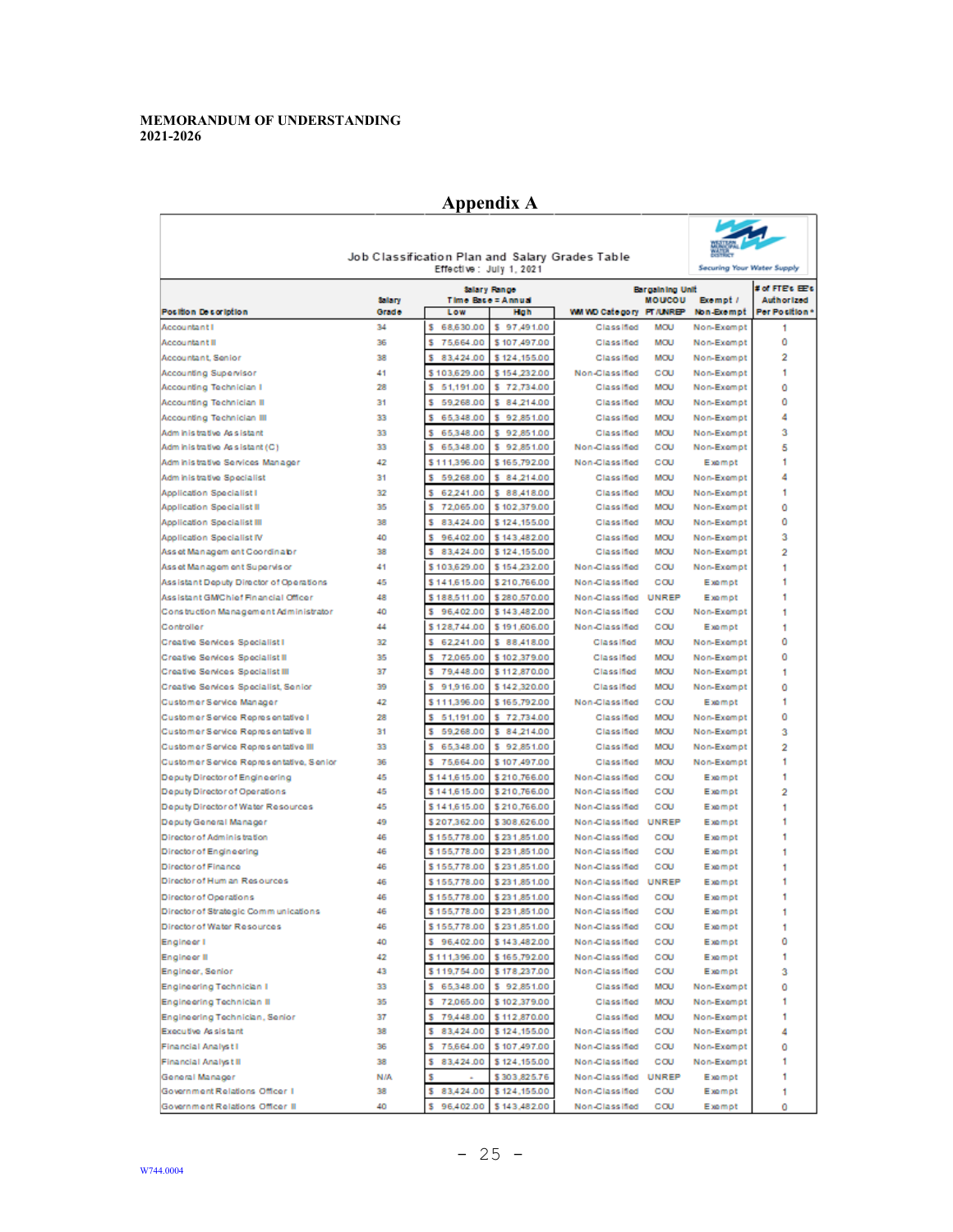|                                                                                                                                                                                  |                                               |                                |                                 | Job Classification Plan and Salary Grades Table |                             |                      |                               |  |
|----------------------------------------------------------------------------------------------------------------------------------------------------------------------------------|-----------------------------------------------|--------------------------------|---------------------------------|-------------------------------------------------|-----------------------------|----------------------|-------------------------------|--|
|                                                                                                                                                                                  | Securing Your Water Supply                    |                                |                                 |                                                 |                             |                      |                               |  |
|                                                                                                                                                                                  | <b>Bargaining Unit</b><br><b>Salary Range</b> |                                |                                 |                                                 |                             |                      |                               |  |
|                                                                                                                                                                                  | <b>Salary</b>                                 |                                | Time Bace = Annual              |                                                 | <b>MOUCOU</b>               | Exempt /             | # of FTE's EE's<br>Authorized |  |
| Position Desoription                                                                                                                                                             | Grade                                         | Low                            | Hah                             | WM WD Category PT/UNREP                         |                             |                      | Non-Exempt Per Position       |  |
| Human Resources Specialist I                                                                                                                                                     | 31                                            | 59.268.00<br>s                 | 84.214.00<br>s                  | Non-Classified                                  | cou                         | Non-Exempt           | ٥                             |  |
| Human Resources Specialist II                                                                                                                                                    | 33                                            | 65.348.00<br>s                 | 92.851.00<br>s                  | Non-Classified                                  | COU                         | Non-Exempt           | ٥                             |  |
| Human Resources Analysti                                                                                                                                                         | 35                                            | s<br>72.065.00                 | \$102,379.00                    | Non-Classified                                  | COU                         | Exempt               | ٥                             |  |
| Human Resources Analystill                                                                                                                                                       | 37                                            | \$<br>79,448.00                | \$112,870.00                    | Non-Classified                                  | COU                         | Exempt               | 1                             |  |
| Human Resources Analyst.Senior                                                                                                                                                   | 39                                            | 91.916.00<br>s                 | \$142,320.00                    | Non-Classified                                  | COU                         | Exempt               | ٥                             |  |
| Information Technology Manager                                                                                                                                                   | 42                                            | \$111,396.00                   | \$165,792.00                    | Non-Classified                                  | COU                         | Exempt               | 1                             |  |
| Internal Auditor<br><b>IT Specialists I</b>                                                                                                                                      | 42<br>32                                      | \$111,396.00<br>s<br>62,241.00 | \$165,792.00<br>s.<br>88,418.00 | Non-Classified<br>Class ified                   | COU<br><b>MOU</b>           | Exempt<br>Non-Exempt | 1<br>٥                        |  |
| <b>IT Specialists II</b>                                                                                                                                                         | 35                                            | 72,065.00<br>\$                | \$102,379.00                    | Class ified                                     | <b>MOU</b>                  | Non-Exempt           | 1                             |  |
| <b>IT Soccialists III</b>                                                                                                                                                        | 38                                            | s<br>83 4 24 .00               | \$124,155.00                    | Classified                                      | <b>MOU</b>                  | Non-Exempt           | ٥                             |  |
| <b>IT Specialists IV</b>                                                                                                                                                         | 40                                            | \$<br>96 4 02 .00              | \$143,482.00                    | Class ified                                     | <b>MOU</b>                  | Non-Exempt           | 2                             |  |
| Management Analyst I                                                                                                                                                             | 36                                            | 75.664.00<br>s                 | \$107,497.00                    | Non-Classified                                  | COU                         | Non-Exempt           | ٥                             |  |
| Management Analyst II                                                                                                                                                            | 38                                            | 83 4 24 .00<br>s               | \$124,155.00                    | Non-Classified                                  | COU                         | Non-Exempt           | 2                             |  |
| Management Analyst, Senior                                                                                                                                                       | 40                                            | 96 4 02 .00<br>s               | \$143,482.00                    | Non-Classified                                  | COU                         | Exempt               | 2                             |  |
| Meter Service Operations Technician I                                                                                                                                            | 29                                            | \$<br>53,759.00                | s<br>76,373.00                  | Class ified                                     | <b>MOU</b>                  | Non-Exempt           | ٥                             |  |
| Meter Service Operations Technician II                                                                                                                                           | 32                                            | 62.241.00<br>\$                | s<br>88,418.00                  | Class ified                                     | <b>MOU</b>                  | Non-Exempt           | ٥                             |  |
| Meter Service Operations Technician III                                                                                                                                          | 34                                            | 68.630.00<br>s                 | 97,491.00<br>s                  | Class ified                                     | <b>MOU</b>                  | Non-Exempt           | 2                             |  |
| Meter Service Operations Technician M                                                                                                                                            | 36                                            | s<br>75, 664, 00               | \$107,497.00                    | Classified                                      | <b>MOU</b>                  | Non-Exempt           | ٥                             |  |
| Office As sistant                                                                                                                                                                | 25                                            | \$<br>44.227.00                | s<br>62,827.00                  | Class ified                                     | <b>MOU</b>                  | Non-Exempt           | ٥                             |  |
| Office As sistant, Senior                                                                                                                                                        | 27                                            | 48.764.00<br>s                 | 69.266.00<br>s                  | Classified                                      | <b>MOU</b>                  | Non-Exempt           | 3                             |  |
| Operations Field Manager                                                                                                                                                         | 44                                            | \$128,744.00                   | \$191,606.00                    | Non-Classified                                  | COU                         | Exempt               | 5                             |  |
| Operations Supervisor                                                                                                                                                            | 41                                            | \$103,629.00                   | \$154,232.00                    | Non-Classified                                  | COU                         | Non-Exempt           | 1                             |  |
| Operations Technician I                                                                                                                                                          | 29                                            | 53.759.00<br>s                 | 76.373.00<br>s                  | Class ified                                     | <b>MOU</b>                  | Non-Exempt           | з                             |  |
| Operations Technician II                                                                                                                                                         | 32                                            | 62,241.00<br>s                 | s<br>88,418.00                  | Class ified                                     | <b>MOU</b>                  | Non-Exempt           | 10 <sup>10</sup>              |  |
| Operations Technician III                                                                                                                                                        | 34                                            | 68.630.00<br>s                 | 97,491.00<br>s                  | Class ified                                     | <b>MOU</b>                  | Non-Exempt           | 15                            |  |
| Operations Technician IV                                                                                                                                                         | 36                                            | s<br>75, 564.00                | \$107,497.00                    | Classified                                      | <b>MOU</b>                  | Non-Exempt           | 15                            |  |
| Principal Engineer                                                                                                                                                               | 44                                            | \$128,744.00                   | \$191,606.00                    | Non-Classified                                  | COU                         | Exempt               | з                             |  |
| Purchasing Specialist                                                                                                                                                            | 38                                            | 83 4 24 .00<br>s               | \$124,155.00                    | Class ified                                     | MOU                         | Non-Exempt           | 1                             |  |
| Safety Compliance Coordinator                                                                                                                                                    | 36                                            | s<br>75, 664.00                | \$107,497.00                    | Class ified                                     | <b>MOU</b>                  | Non-Exempt           | 1                             |  |
| Safety Officer                                                                                                                                                                   | 40                                            | \$<br>96 4 02 .00              | \$143,482.00                    | Non-Classified                                  | cou                         | Exempt               | 1                             |  |
| Senior Operations Technician I                                                                                                                                                   | 37                                            | 79,448.00<br>s                 | \$112,870.00                    | Class ified                                     | <b>MOU</b>                  | Non-Exempt           | 6                             |  |
| Senior Operations Technician II                                                                                                                                                  | 38                                            | s<br>83 A 24 .00               | \$124,155.00                    | Classified                                      | MOU                         | Non-Exempt           | 7                             |  |
| Source Control Program Manager                                                                                                                                                   | 42                                            | \$111,396.00                   | \$165,792.00                    | Non-Classified                                  | COU                         | Exempt               | 1                             |  |
| Source Control Program Specialist I                                                                                                                                              | 37                                            | s<br>79,448.00                 | \$112,870.00                    | Classified                                      | <b>MOU</b>                  | Non-Exempt           | ٥                             |  |
| Source Control Program Specialist II                                                                                                                                             | 38                                            | 83 4 24 .00<br>s               | \$124,155.00                    | Class ified                                     | <b>MOU</b>                  | Non-Exempt           | 2                             |  |
| Strategic Communications Representative I                                                                                                                                        | 33                                            | 65.348.00<br>s                 | 92.851.00<br>s                  | Class ified                                     | <b>MOU</b>                  | Non-Exempt           | ٥                             |  |
| Strategic Communications Representative II                                                                                                                                       | 37                                            | s<br>79,448.00                 | \$112,870.00                    | Class ified                                     | <b>MOU</b>                  | Non-Exempt           | 1                             |  |
| Strategic Communications Representative,                                                                                                                                         |                                               |                                |                                 |                                                 |                             |                      |                               |  |
| Senior                                                                                                                                                                           | 40                                            | s.<br>96 4 02 .00              | \$143,482.00                    | Class ified                                     | <b>MOU</b>                  | Non-Exempt           | ٥                             |  |
| Strategic Communications Specialist                                                                                                                                              | 31                                            |                                | \$59,268.00 \$84,214.00         | Class ified                                     | MOU                         | Non-Exempt           | ٥                             |  |
| Strategic Communications Supervisor                                                                                                                                              | 41                                            |                                | \$103,629.00 \$154,232.00       | Non-Classified                                  | cou                         | Exempt               | 1                             |  |
| Water Resource Analyst                                                                                                                                                           | 38                                            | 83,424.00<br>s                 | \$124,155.00                    | Non-Classified                                  | cou                         | Non-Exempt           | 1                             |  |
| WabrResources Specialist I                                                                                                                                                       | 33                                            | \$ 65,348.00                   | \$92,851.00                     | Classified                                      | MOU                         | Non-Exempt           | ٥                             |  |
| Water Resources Specialist II                                                                                                                                                    | 37<br>40                                      | 79,448.00<br>s                 | \$112,870.00<br>\$143,482.00    | Class ified                                     | MOU<br><b>MOU</b>           | Non-Exempt           | 1                             |  |
| Water Resources Specialist III<br>AUT HORIZED TOT AL FT ECOUNT:                                                                                                                  |                                               | 96,402.00<br>s                 |                                 | Class ified                                     |                             | Non-Exempt           | 2<br>157                      |  |
| "Job classifications having multple grades within the series (IWIIIV & SR.) are flex positions and fall within one job description. Office Assistant/Senior Office Assistant and |                                               |                                |                                 |                                                 |                             |                      |                               |  |
| Administrative Assistant are an established flex series. Authorized FTE's can be substituted at other levels within the series. Rex promotions can occur during the year and     |                                               |                                |                                 |                                                 |                             |                      |                               |  |
| at the annual performance evaluation process and change the FTEs per position.                                                                                                   |                                               |                                |                                 |                                                 |                             |                      |                               |  |
| Cost of Living Adjustment effective July 1, 2021 = 2.2%                                                                                                                          |                                               |                                |                                 |                                                 |                             |                      |                               |  |
| AUTHORZED TO TAL FTE COUNT: 157; no change to full-time headcount from previous year.                                                                                            |                                               |                                |                                 |                                                 |                             |                      |                               |  |
| Part - Time Employees are hired and compensated per District Policy HR-17-DW; starting range established is California minimum wage up to \$35.00 per hour.                      |                                               |                                |                                 | Position Desoription Abbre viation:             |                             |                      |                               |  |
| Bargaining Unit Abb reviations:<br>MOU = Employee Association                                                                                                                    | UNREP = Un rep re sente d                     |                                |                                 |                                                 | Confidential Position = (C) |                      |                               |  |
| COU = Management/Professional/Confidential                                                                                                                                       |                                               |                                |                                 |                                                 |                             |                      |                               |  |
| Presented to Board:                                                                                                                                                              | May 19, 2021                                  |                                |                                 |                                                 |                             |                      |                               |  |
| Updated:                                                                                                                                                                         | July 1, 2021                                  |                                |                                 |                                                 |                             |                      |                               |  |